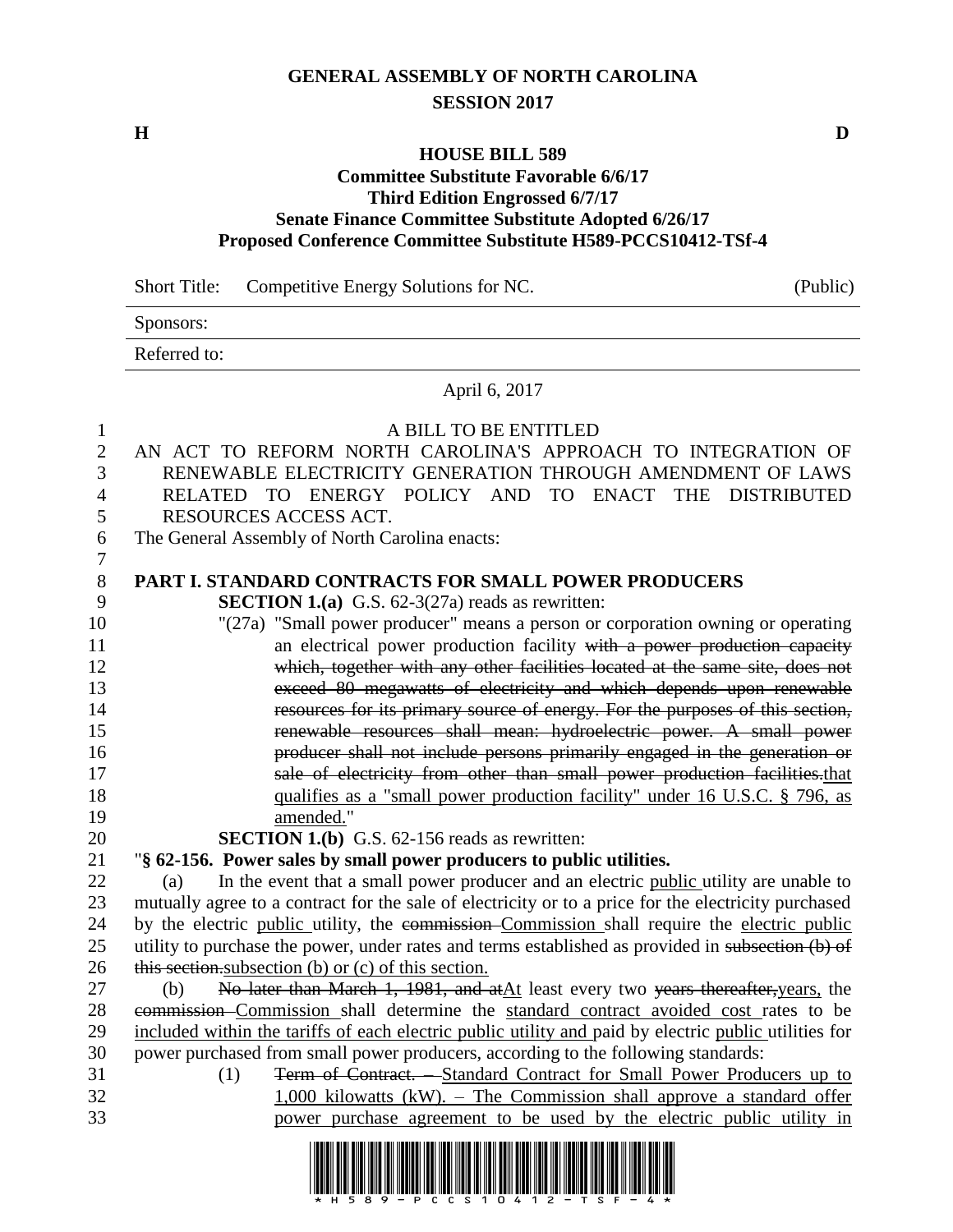|                            | <b>General Assembly Of North Carolina</b>                                                                                                                                         | <b>Session 2017</b> |
|----------------------------|-----------------------------------------------------------------------------------------------------------------------------------------------------------------------------------|---------------------|
|                            | purchasing energy and capacity from small power producers subject to this                                                                                                         |                     |
|                            | subsection. Long-term contracts up to 10 years for the purchase of electricity                                                                                                    |                     |
|                            | by the electric public utility from small power producers with a design                                                                                                           |                     |
|                            | capacity up to and including $1,000$ kilowatts (kW) shall be encouraged in                                                                                                        |                     |
|                            | order to enhance the economic feasibility of these small power production                                                                                                         |                     |
|                            | facilities facilities; provided, however, that when an electric public utility,                                                                                                   |                     |
|                            | pursuant to this subsection, has entered into power purchase agreements with                                                                                                      |                     |
|                            | small power producers from facilities (i) in the aggregate capacity of 100                                                                                                        |                     |
|                            | megawatts (MW) or more and (ii) which established a legally enforceable                                                                                                           |                     |
|                            | obligation after November 15, 2016, the eligibility threshold for that utility's                                                                                                  |                     |
|                            | standard offer shall be reduced to 100 kilowatts (kW).                                                                                                                            |                     |
| (2)                        | Avoided Cost of Energy to the Utility. – The rates paid by $a$ -an electric                                                                                                       |                     |
|                            | public utility to a small power producer <u>for energy</u> shall not exceed, over the                                                                                             |                     |
|                            | term of the purchase power contract, the incremental cost to the electric                                                                                                         |                     |
|                            | public utility of the electric energy which, but for the purchase from a small                                                                                                    |                     |
|                            | power producer, the utility would generate or purchase from another source.                                                                                                       |                     |
|                            | A determination of the avoided energy costs to the utility shall include a                                                                                                        |                     |
|                            | consideration of the following factors over the term of the power contracts:                                                                                                      |                     |
|                            | the expected costs of the additional or existing generating capacity which                                                                                                        |                     |
|                            | could be displaced, the expected cost of fuel and other operating expenses of                                                                                                     |                     |
|                            | electric energy production which a utility would otherwise incur in                                                                                                               |                     |
|                            | generating or purchasing power from another source, and the expected                                                                                                              |                     |
|                            | security of the supply of fuel for the utilities' alternative power sources.                                                                                                      |                     |
| (3)                        | Availability and Reliability of Power. – The rates to be paid by electric                                                                                                         |                     |
|                            | public utilities for power-capacity purchased from a small power producer                                                                                                         |                     |
|                            | shall be established with consideration of the reliability and availability of                                                                                                    |                     |
|                            | the power. A future capacity need shall only be avoided in a year where the                                                                                                       |                     |
|                            | utility's most recent biennial integrated resource plan filed with the                                                                                                            |                     |
|                            | Commission pursuant to G.S. $62-110.1(c)$ has identified a projected capacity                                                                                                     |                     |
|                            | need to serve system load and the identified need can be met by the type of                                                                                                       |                     |
|                            | small power producer resource based upon its availability and reliability of                                                                                                      |                     |
|                            | power, other than swine or poultry waste for which a need is established                                                                                                          |                     |
|                            | consistent with G.S. $62-133.8(e)$ and (f).                                                                                                                                       |                     |
| (c)                        | Rates to be paid by electric public utilities to small power producers not eligible for                                                                                           |                     |
|                            | the utility's standard contract pursuant to subsection (b) of this section shall be established                                                                                   |                     |
|                            | through good-faith negotiations between the utility and small power producer, subject to the                                                                                      |                     |
|                            | Commission's oversight as required by law. In establishing rates for purchases from such small<br>power producers, the utility shall design rates consistent with the most recent |                     |
|                            | Commission-approved avoided cost methodology for a fixed five-year term. Rates for such                                                                                           |                     |
|                            | purchases shall take into account factors related to the individual characteristics of the small                                                                                  |                     |
|                            | power producer, as well as the factors identified in subdivisions (2) and (3) of subsection (b) of                                                                                |                     |
|                            | this section. Notwithstanding this subsection, small power producers that produce electric                                                                                        |                     |
|                            | energy primarily by the use of any of the following renewable energy resources may negotiate                                                                                      |                     |
|                            | for a fixed-term contract that exceeds five years: (i) swine or poultry waste; (ii) hydropower, if                                                                                |                     |
|                            | the hydroelectric power facility total capacity is equal to or less than five megawatts (MW); or                                                                                  |                     |
|                            | (iii) landfill gas, manure digester gas, agricultural waste digester gas, sewage digester gas, or                                                                                 |                     |
| sewer sludge digester gas. |                                                                                                                                                                                   |                     |
| (d)                        | Notwithstanding any other provision of this section, an electric public utility shall                                                                                             |                     |
|                            | not be required to enter into a contract with or purchase power from a small power producer if                                                                                    |                     |
|                            | the electric public utility's obligation to purchase from such small power producers has been                                                                                     |                     |
|                            | terminated pursuant to 18 C.F.R. § 292.309."                                                                                                                                      |                     |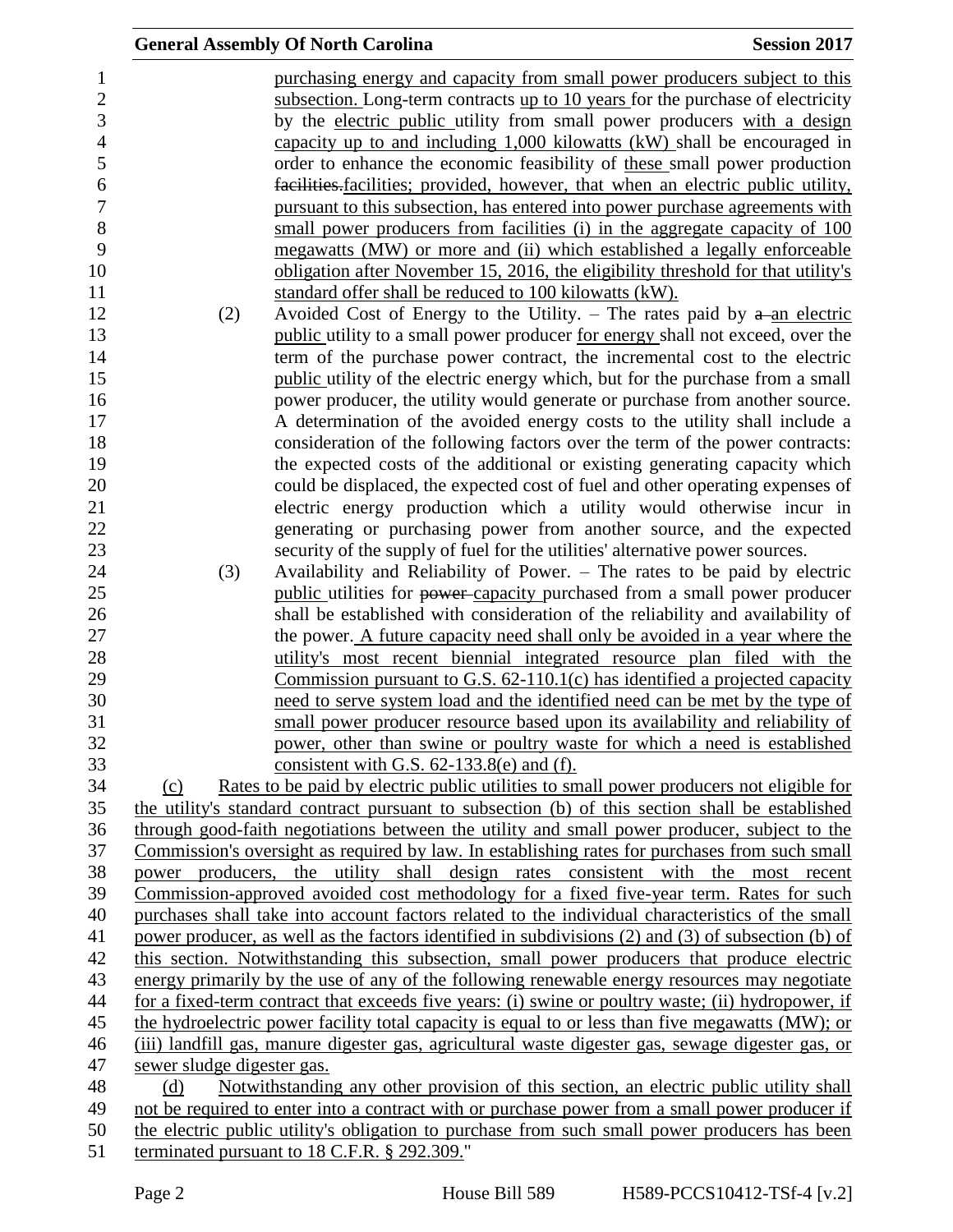eligible for the standard offer rate schedules and power purchase agreement terms and conditions approved by the Commission in Docket No. E-100, Sub 140, but which fails to commence delivering power to the utility on or before September 10, 2018, shall, notwithstanding such failure, remain eligible for such rate schedules and terms and conditions, unless the nameplate capacity of the generation facility when taken together with the nameplate capacity of other generation facilities connected to the same substation transformer exceeds the nameplate capacity of the substation transformer. The term of a power purchase agreement eligible for such rate schedules and terms and conditions pursuant to this section shall commence on September 10, 2018, and shall end on the date that is 15 years after the commencement date. An electric public utility shall have the option in its discretion of electing not to interconnect to its distribution system a solar photovoltaic facility with a nameplate capacity of 10 megawatts (MW) or greater that had not executed an interconnection agreement prior to July 1, 2017, and instead requiring such facility to interconnect to the utility's transmission system. **SECTION 1.(d)** This section is effective when it becomes law. Subsection (b) of this section applies to any standard contract rates and terms approved by the Commission or nonstandard negotiated agreements entered into between a small power producer and the electric public utility on or after that date. Subsection (c) of this section applies to small power production facilities that established a legally enforceable obligation in accordance with the Commission's then applicable requirements on or before November 15, 2016. **PART II. COMPETITIVE PROCUREMENT OF RENEWABLE ENERGY SECTION 2.(a)** Article 6 of Chapter 62 of the General Statutes is amended by adding a new section to read: "**§ 62-110.8. Competitive procurement of renewable energy.** (a) Each electric public utility shall file for Commission approval a program for the competitive procurement of energy and capacity from renewable energy facilities with the purpose of adding renewable energy to the State's generation portfolio in a manner that allows the State's electric public utilities to continue to reliably and cost-effectively serve customers' future energy needs. Renewable energy facilities eligible to participate in the competitive procurement shall include those facilities that use renewable energy resources identified in G.S. 62-133.8(a)(8) but shall be limited to facilities with a nameplate capacity rating of 80 megawatts (MW) or less that are placed in service after the date of the electric public utility's initial competitive procurement. Subject to the limitations set forth in subsections (b) and (c) of this section, the electric public utilities shall issue requests for proposals to procure and shall procure, energy and capacity from renewable energy facilities in the aggregate amount of 2,660 megawatts (MW), and the total amount shall be reasonably allocated over a term of 45 months beginning when the Commission approves the program. The Commission shall require the additional competitive procurement of renewable energy capacity by the electric public utilities in an amount that includes all of the following: (i) any unawarded portion of the initial competitive procurement required by this subsection; (ii) any deficit in renewable energy capacity identified pursuant to subdivision (1) of subsection (b) of this section; and (iii) any capacity reallocated pursuant to G.S. 62-159.2. In addition, at the termination of the initial competitive procurement period of 45 months, the offering of a new renewable energy resources competitive procurement and the amount to be procured shall be determined by the Commission, based on a showing of need evidenced by the electric public utility's most recent biennial integrated resource plan or annual update approved by the Commission pursuant to G.S. 62-110.1(c). (b) Electric public utilities may jointly or individually implement the aggregate competitive procurement requirements set forth in subsection (a) of this section and may satisfy

**SECTION 1.(c)** A small power production facility which would otherwise be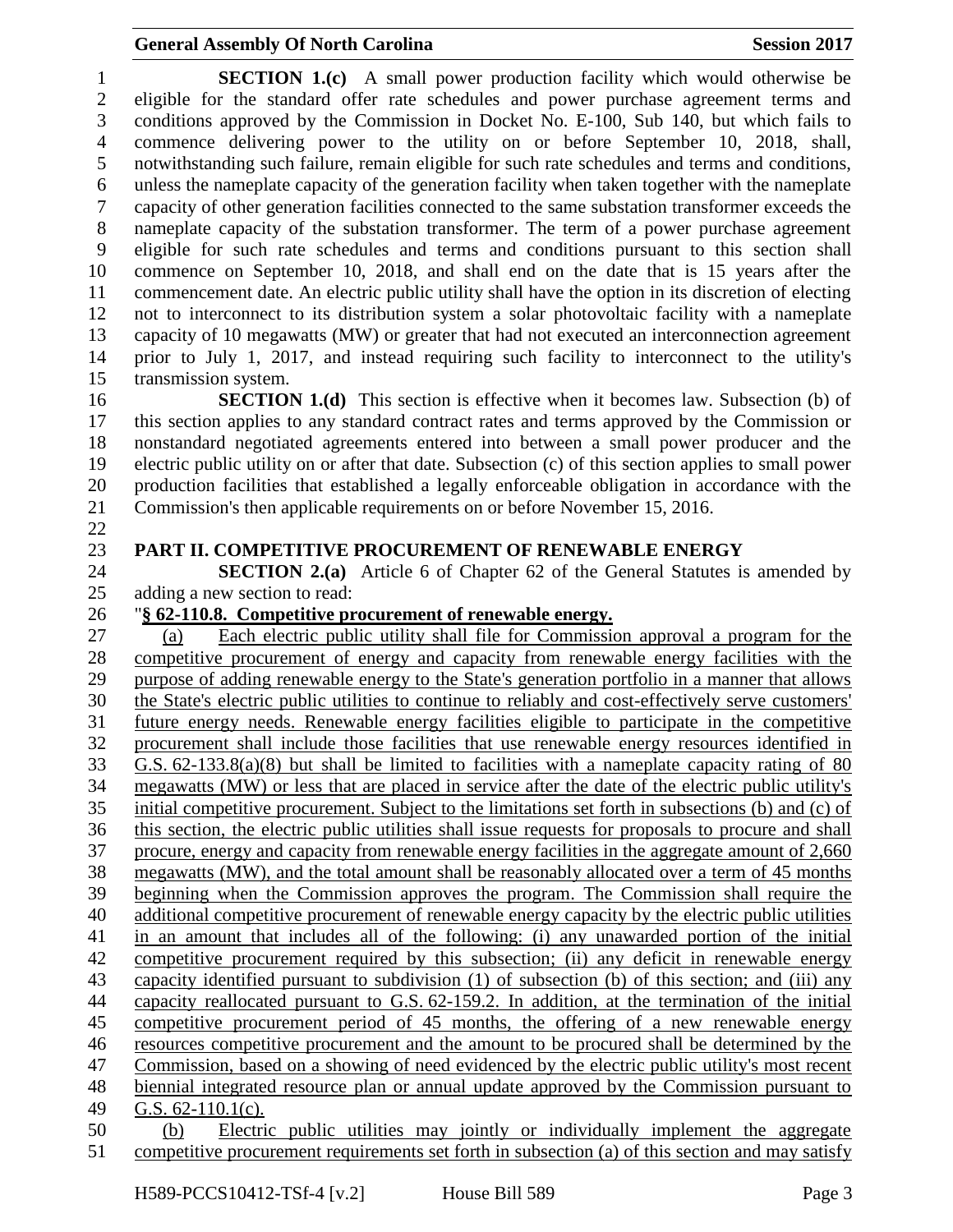| $\mathbf{1}$     |                        | such requirements for the procurement of renewable energy capacity to be supplied by                |
|------------------|------------------------|-----------------------------------------------------------------------------------------------------|
| $\overline{2}$   |                        | renewable energy facilities through any of the following: (i) renewable energy facilities to be     |
| 3                |                        | acquired from third parties and subsequently owned and operated by the soliciting public utility    |
| $\overline{4}$   |                        | or utilities; (ii) renewable energy facilities to be constructed, owned, and operated by the        |
| 5                |                        | soliciting public utility or utilities subject to the limitations of subdivision (4) of this        |
| 6                |                        | subsection; or (iii) the purchase of renewable energy, capacity, and environmental and              |
| $\boldsymbol{7}$ |                        | renewable attributes from renewable energy facilities owned and operated by third parties that      |
| $8\,$            |                        | commit to allow the procuring public utility rights to dispatch, operate, and control the solicited |
| 9                |                        | renewable energy facilities in the same manner as the utility's own generating resources.           |
| 10               |                        | Procured renewable energy capacity, as provided for in this section, shall be subject to the        |
| 11               | following limitations: |                                                                                                     |
| 12               | (1)                    | If prior to the end of the initial 45-month competitive procurement period the                      |
| 13               |                        | public utilities subject to this section have executed power purchase                               |
| 14               |                        | agreements and interconnection agreements for renewable energy capacity                             |
| 15               |                        | within their balancing authority areas that are not subject to economic                             |
| 16               |                        | dispatch or curtailment and were not procured pursuant to G.S. 62-159.2                             |
| 17               |                        | having an aggregate capacity in excess of 3,500 megawatts (MW), the                                 |
| 18               |                        | Commission shall reduce the competitive procurement aggregate amount by                             |
| 19               |                        | the amount of such exceedance. If the aggregate capacity of such renewable                          |
| 20               |                        | energy facilities is less than 3,500 megawatts (MW) at the end of the initial                       |
| 21               |                        | 45-month competitive procurement period, the Commission shall require the                           |
| 22               |                        | electric public utilities to conduct an additional competitive procurement in                       |
| 23               |                        | the amount of such deficit.                                                                         |
| 24               | (2)                    | To ensure the cost-effectiveness of procured new renewable energy                                   |
| 25               |                        | resources, each public utility's procurement obligation shall be capped by the                      |
| 26               |                        | public utility's current forecast of its avoided cost calculated over the term of                   |
| 27               |                        | the power purchase agreement. The public utility's current forecast of its                          |
| 28               |                        | avoided cost shall be consistent with the Commission-approved avoided cost                          |
| 29               |                        | methodology.                                                                                        |
| 30               | (3)                    | Each public utility shall submit to the Commission for approval and make                            |
| 31               |                        | publicly available at 30 days prior to each competitive procurement                                 |
| 32               |                        | solicitation a pro forma contract to be utilized for the purpose of informing                       |
| 33               |                        | market participants of terms and conditions of the competitive procurement.                         |
| 34               |                        | Each pro forma contract shall define limits and compensation for resource                           |
| 35               |                        | dispatch and curtailments. The pro forma contract shall be for a term of 20                         |
| 36               |                        | years; provided, however, the Commission may approve a contract term of a                           |
| 37               |                        | different duration if the Commission determines that it is in the public                            |
| 38               |                        | interest to do so.                                                                                  |
| 39               | $\underline{(4)}$      | No more than thirty percent (30%) of an electric public utility's competitive                       |
| 40               |                        | procurement requirement may be satisfied through the utility's own                                  |
| 41               |                        | development of renewable energy facilities offered by the electric public                           |
| 42               |                        | utility or any subsidiary of the electric public utility that is located within the                 |
| 43               |                        | electric public utility's service territory. This limitation shall not apply to any                 |
| 44               |                        | renewable energy facilities acquired by an electric public utility that are                         |
| 45               |                        | selected through the competitive procurement and are located within the                             |
| 46               |                        | electric public utility's service territory.                                                        |
| 47               | (c)                    | Subject to the aggregate competitive procurement requirements established by this                   |
| 48               |                        | section, the electric public utilities shall have the authority to determine the location and       |
| 49               |                        | allocated amount of the competitive procurement within their respective balancing authority         |
| 50               |                        | areas, whether located inside or outside the geographic boundaries of the State, taking into        |
| 51               |                        | consideration (i) the State's desire to foster diversification of siting of renewable energy        |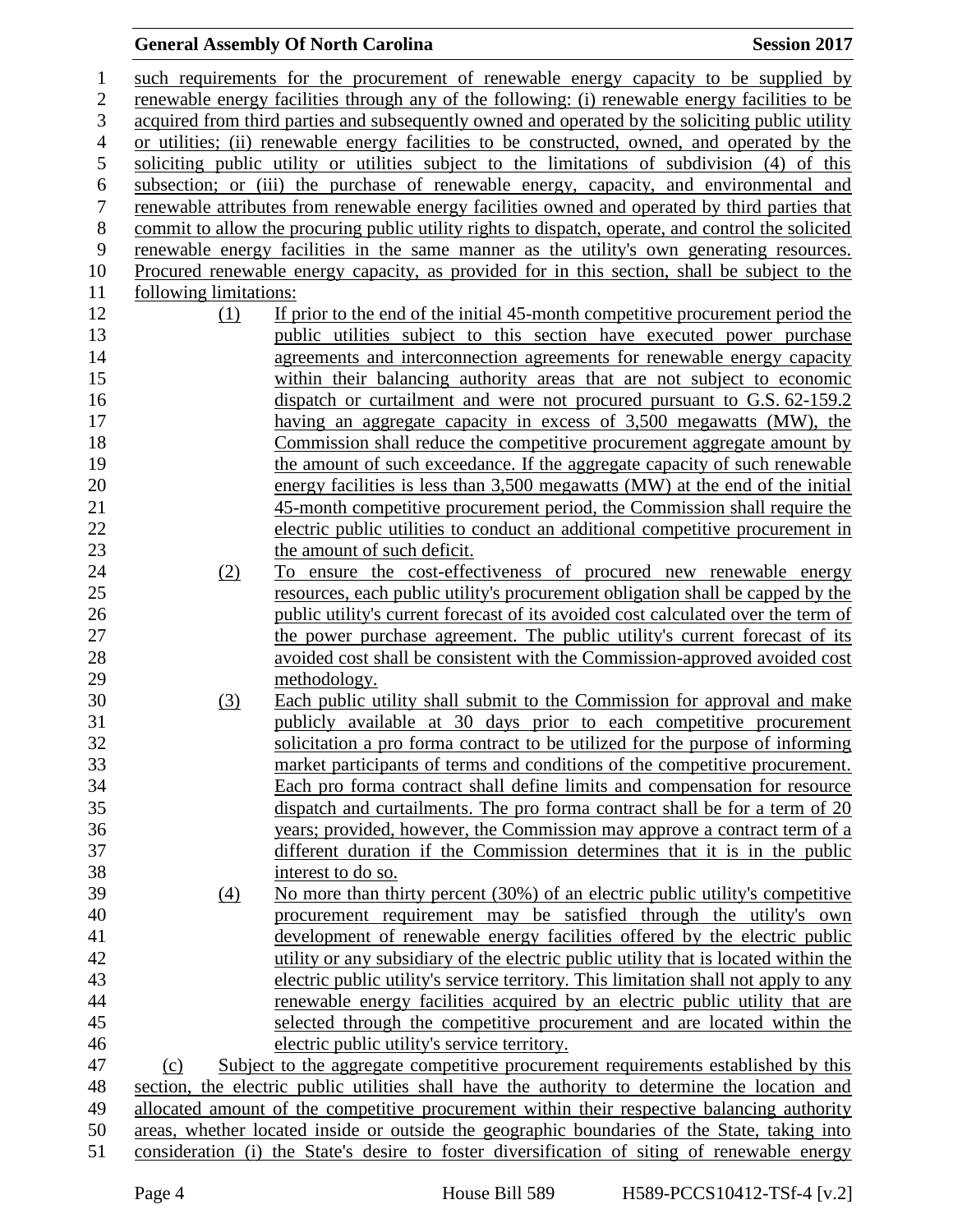resources throughout the State; (ii) the efficiency and reliability impacts of siting of additional renewable energy facilities in each public utility's service territory; and (iii) the potential for increased delivered cost to a public utility's customers as a result of siting additional renewable energy facilities in a public utility's service territory, including additional costs of ancillary services that may be imposed due to the operational or locational characteristics of a specific 6 renewable energy resource technology, such as nondispatchability, unreliability of availability,<br>7 and creation or exacerbation of system congestion that may increase redispatch costs. and creation or exacerbation of system congestion that may increase redispatch costs. (d) The competitive procurement of renewable energy capacity established pursuant to this section shall be independently administered by a third-party entity to be approved by the Commission. The third-party entity shall develop and publish the methodology used to evaluate responses received pursuant to a competitive procurement solicitation and to ensure that all responses are treated equitably. All reasonable and prudent administrative and related expenses incurred to implement this subsection shall be recovered from market participants through administrative fees levied upon those that participate in the competitive bidding process, as approved by the Commission. (e) An electric public utility may participate in any competitive procurement process, but shall only participate within its own assigned service territory. If the public utility uses nonpublicly available information concerning its own distribution or transmission system in preparing a proposal to a competitive procurement, the public utility shall make such information available to third parties that have notified the public utility of their intention to submit a proposal to the same request for proposals. (f) For purposes of this section, the term "balancing authority" means the entity that integrates resource plans ahead of time, maintains load-interchange-generation balance within a balancing authority area, and supports interconnection frequency in real time, and the term "balancing authority area" means the collection of generation, transmission, and loads within the metered boundaries of the balancing authority, and the balancing authority maintains load-resource balance within this area. (g) An electric public utility shall be authorized to recover the costs of all purchases of energy, capacity, and environmental and renewable attributes from third-party renewable energy facilities and to recover the authorized revenue of any utility-owned assets that are procured pursuant to this section through an annual rider approved by the Commission and reviewed annually. Provided it is in the public interest, the authorized revenue for any renewable energy facilities owned by an electric public utility may be calculated on a market basis in lieu of cost-of-service based recovery, using data from the applicable competitive procurement to determine the market price in accordance with the methodology established by the Commission pursuant to subsection (h) of this section. The annual increase in the aggregate amount of these costs that are recoverable by an electric public utility pursuant to this subsection shall not exceed one percent (1%) of the electric public utility's total North Carolina retail jurisdictional gross revenues for the preceding calendar year. (h) The Commission shall adopt rules to implement the requirements of this section, as follows: 42 (1) Oversight of the competitive procurement program. (2) To provide for a waiver of regulatory conditions or code of conduct requirements that would unreasonably restrict a public utility or its affiliates from participating in the competitive procurement process, unless the Commission finds that such a waiver would not hold the public utility's customers harmless. (3) Establishment of a procedure for expedited review and approval of certificates of public convenience and necessity, or the transfer thereof, for renewable energy facilities owned by the public utility and procured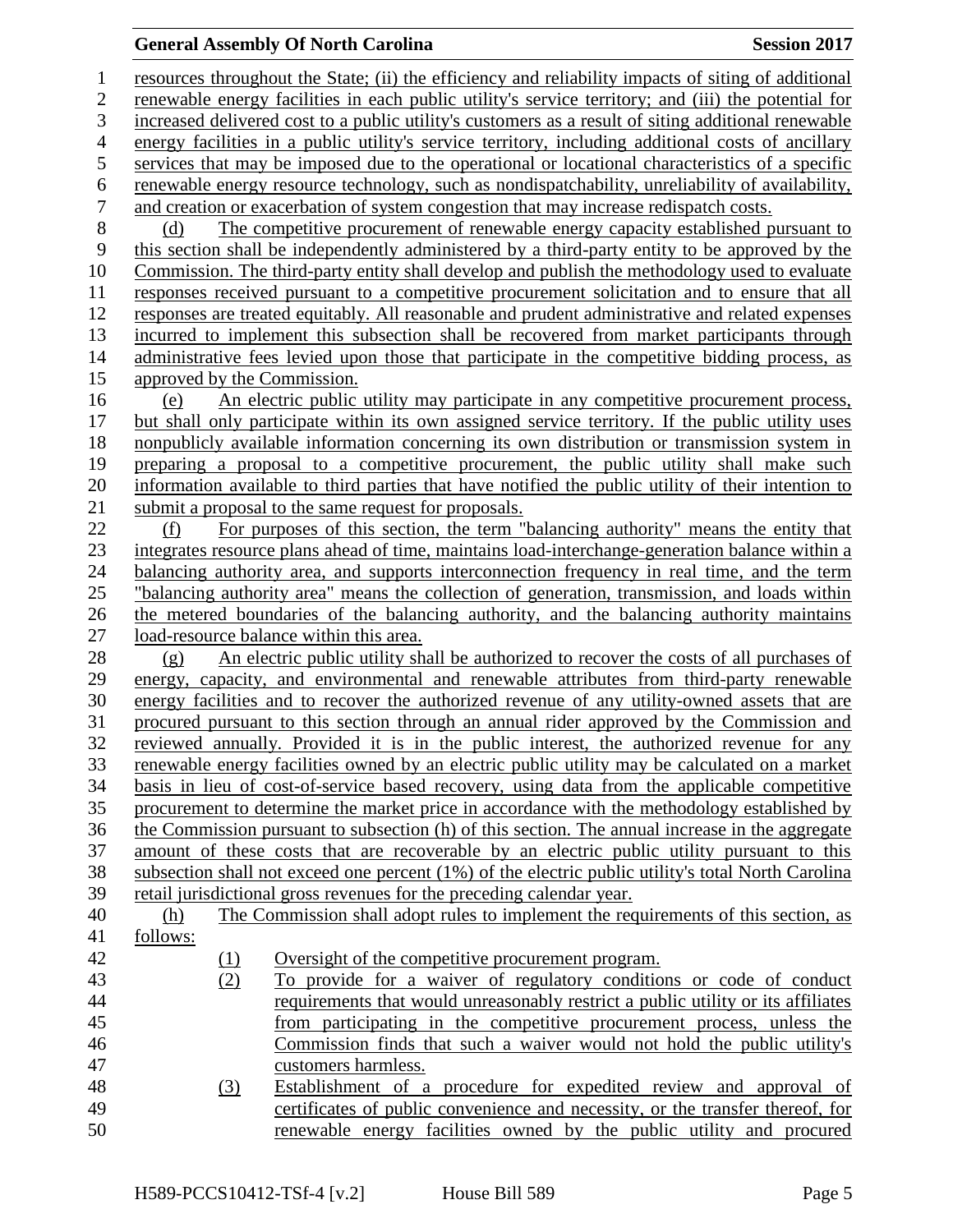|                               | <b>General Assembly Of North Carolina</b>                                                            | <b>Session 2017</b> |
|-------------------------------|------------------------------------------------------------------------------------------------------|---------------------|
|                               | pursuant to this section. The Commission shall issue an order not later than                         |                     |
|                               | 30 days after a petition for a certificate is filed by the public utility.                           |                     |
| $\Delta$                      | Establishment of a methodology to allow an electric public utility to recover                        |                     |
|                               | its costs pursuant to subsection (g) of this section.                                                |                     |
| $\left( 5\right)$             | Establishment of a procedure for the Commission to modify or delay                                   |                     |
|                               | implementation of the provisions of this section in whole or in part if the                          |                     |
|                               | Commission determines that it is in the public interest to do so.                                    |                     |
| (i)                           | The requirements of this section shall not apply to an electric public utility serving               |                     |
|                               | fewer than 150,000 North Carolina retail jurisdictional customers as of January 1, 2017."            |                     |
|                               | <b>SECTION 2.(b)</b> G.S. $62-153(b)$ reads as rewritten:                                            |                     |
| " $(b)$                       | No public utility shall pay any fees, commissions or compensation of any                             |                     |
|                               | description whatsoever to any affiliated or subsidiary holding, managing, operating,                 |                     |
|                               | constructing, engineering, financing or purchasing company or agency for services rendered or        |                     |
|                               | to be rendered without first filing copies of all proposed agreements and contracts with the         |                     |
|                               | Commission and obtaining its approval. Provided, however, that this subsection shall not apply       |                     |
|                               | to (i) motor carriers of passengers-passengers or (ii) power purchase agreements entered into        |                     |
|                               | pursuant to the competitive renewable energy procurement process established pursuant to             |                     |
| G.S. $62-110.8$ ."            |                                                                                                      |                     |
|                               | <b>SECTION 2.(c)</b> This section is effective when it becomes law. The program                      |                     |
|                               | required to be filed with the Utilities Commission pursuant to G.S. 62-110.8(a), as enacted by       |                     |
|                               | subsection (a) of this section, shall be filed by the electric public utility no later than 120 days |                     |
|                               | after the effective date of this section, and the Commission shall issue an order to approve,        |                     |
|                               | modify, or deny the program no later than 90 days after the submission of the program by the         |                     |
| electric public utility.      |                                                                                                      |                     |
|                               |                                                                                                      |                     |
|                               | PART III. RENEWABLE ENERGY PROCUREMENT FOR MAJOR MILITARY                                            |                     |
|                               | INSTALLATIONS, PUBLIC UNIVERSITIES, AND OTHER LARGE CUSTOMERS                                        |                     |
|                               | SECTION 3.(a) Article 7 of Chapter 62 of the General Statutes is amended by                          |                     |
| adding a new section to read: |                                                                                                      |                     |
|                               | "§ 62-159.2. Direct renewable energy procurement for major military installations,                   |                     |
|                               | public universities, and large customers.                                                            |                     |
| (a)                           | Each electric public utility providing retail electric service to more than 150,000                  |                     |
|                               | North Carolina retail jurisdictional customers as of January 1, 2017, shall file with the            |                     |
|                               | Commission an application requesting approval of a new program applicable to major military          |                     |
|                               | installations, as that term is defined in G.S. 143-215.115(1), The University of North Carolina,     |                     |
|                               | as established in Article 1 of Chapter 116 of the General Statutes, and other new and existing       |                     |
|                               | nonresidential customers with either a contract demand (i) equal to or greater than one              |                     |
|                               | megawatt (MW) or (ii) at multiple service locations that, in aggregate, is equal to or greater       |                     |
| than five megawatts (MW).     |                                                                                                      |                     |
| (b)                           | Each public utility's program application required by this section shall provide                     |                     |
|                               | standard contract terms and conditions for participating customers and for renewable energy          |                     |
|                               | suppliers from which the electric public utility procures energy and capacity on behalf of the       |                     |
|                               | participating customer. The application shall allow eligible customers to select the new             |                     |
|                               | renewable energy facility from which the electric public utility shall procure energy and            |                     |
|                               | capacity. The standard terms and conditions available to renewable energy suppliers shall            |                     |
|                               | provide a range of terms, between two years and 20 years, from which the participating               |                     |
|                               | customer may elect. Eligible customers shall be allowed to negotiate with renewable energy           |                     |
|                               | suppliers regarding price terms.                                                                     |                     |
| (c)                           | Each contracted amount of capacity shall be limited to no more than one hundred                      |                     |
|                               | twenty-five percent (125%) of the maximum annual peak demand of the eligible customer                |                     |
|                               | premises. Each public utility shall establish reasonable credit requirements for financial           |                     |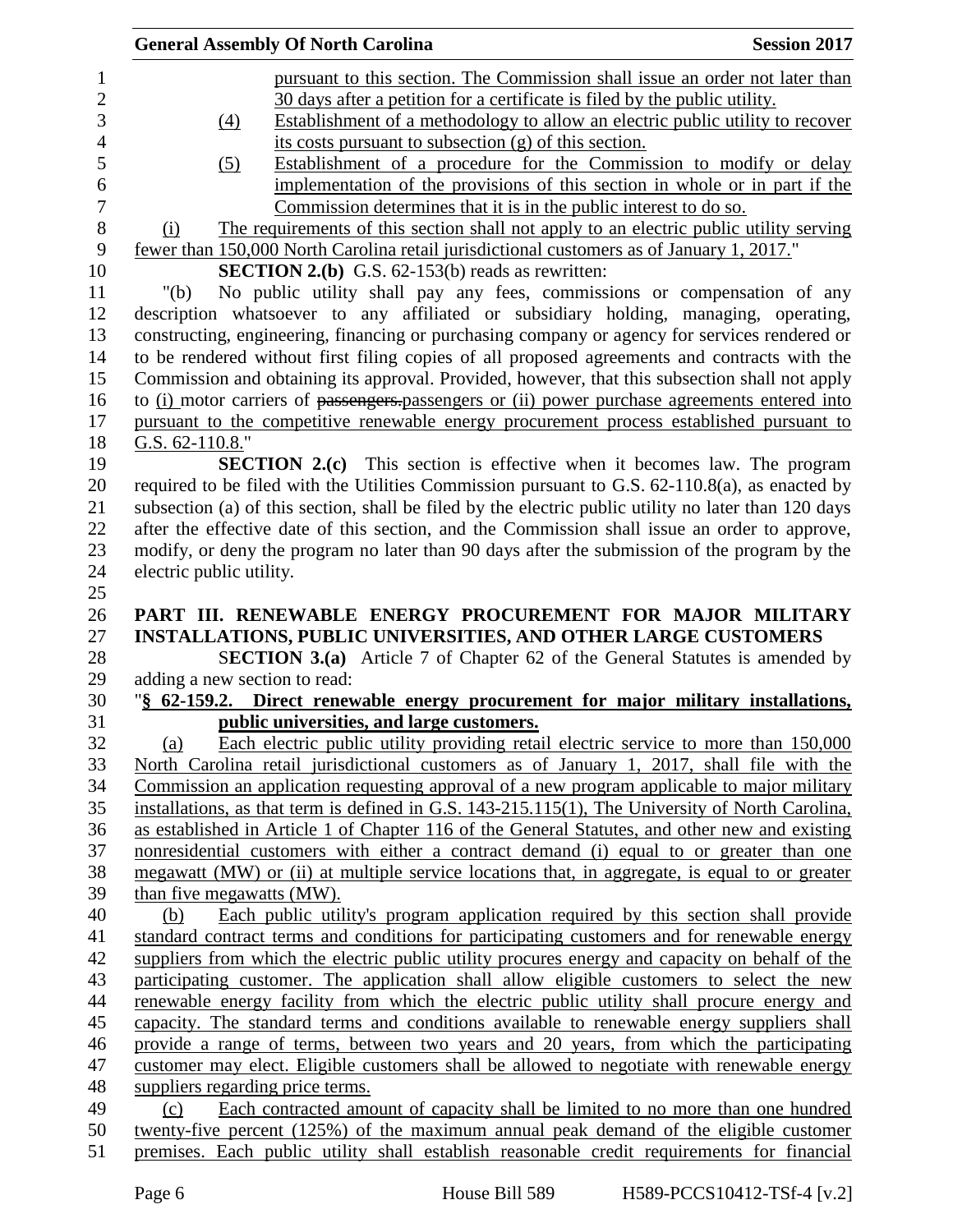assurance for eligible customers that are consistent with the Uniform Commercial Code of North Carolina. Major military installations and The University of North Carolina are exempt from the financial assurance requirements of this section. (d) The program shall be offered by the electric public utilities subject to this section for a period of five years or until December 31, 2022, whichever is later, and shall not exceed a combined 600 megawatts (MW) of total capacity. For the public utilities subject to this section, where a major military installation is located within its Commission-assigned service territory, at least 100 megawatts (MW) of new renewable energy facility capacity offered under the program shall be reserved for participation by major military installations. At least 250 megawatts (MW) of new renewable energy facility capacity offered under the programs shall also be reserved for participation by The University of North Carolina. Major military installations and The University of North Carolina must fully subscribe to all their allocations prior to December 31, 2020, or a period of no more than three years after approval of the program, whichever is later. If any portion of total capacity set aside to major military installations or The University of North Carolina is not used, it shall be reallocated for use by any eligible program participant. If any portion of the 600 megawatts (MW) of renewable energy capacity provided for in this section is not awarded prior to the expiration of the program, it shall be reallocated to and included in a competitive procurement in accordance with G.S. 62-110.8(a). (e) In addition to the participating customer's normal retail bill, the total cost of any renewable energy and capacity procured by or provided by the electric public utility for the benefit of the program customer shall be paid by that customer. The electric public utility shall pay the owner of the renewable energy facility which provided the electricity. The program customer shall receive a bill credit for the energy as determined by the Commission; provided, however, that the bill credit shall not exceed utility's avoided cost. The Commission shall ensure that all other customers are held neutral, neither advantaged nor disadvantaged, from the impact of the renewable electricity procured on behalf of the program customer." **SECTION 3.(b)** This section is effective when it becomes law. The application required to be filed with the Utilities Commission pursuant to G.S. 62-159.2, as enacted by subsection (a) of this section, shall be filed by the electric public utility no later than 180 days after the effective date of this section. **PART IV. COST-RECOVERY FOR CERTAIN SMALL POWER PRODUCER PURCHASES SECTION 4.(a)** G.S. 62-133.2 reads as rewritten: "**§ 62-133.2. Fuel and fuel-related charge adjustments for electric utilities.** (a) The Commission shall permit an electric public utility that generates electric power by fossil fuel or nuclear fuel to charge an increment or decrement as a rider to its rates for changes in the cost of fuel and fuel-related costs used in providing its North Carolina customers with electricity from the cost of fuel and fuel-related costs established in the electric public utility's previous general rate case on the basis of cost per kilowatt hour. (a1) As used in this section, "cost of fuel and fuel-related costs" means all of the following: (1) The cost of fuel burned. (2) The cost of fuel transportation. (3) The cost of ammonia, lime, limestone, urea, dibasic acid, sorbents, and catalysts consumed in reducing or treating emissions. (4) The total delivered noncapacity related costs, including all related transmission charges, of all purchases of electric power by the electric public utility, that are subject to economic dispatch or economic curtailment.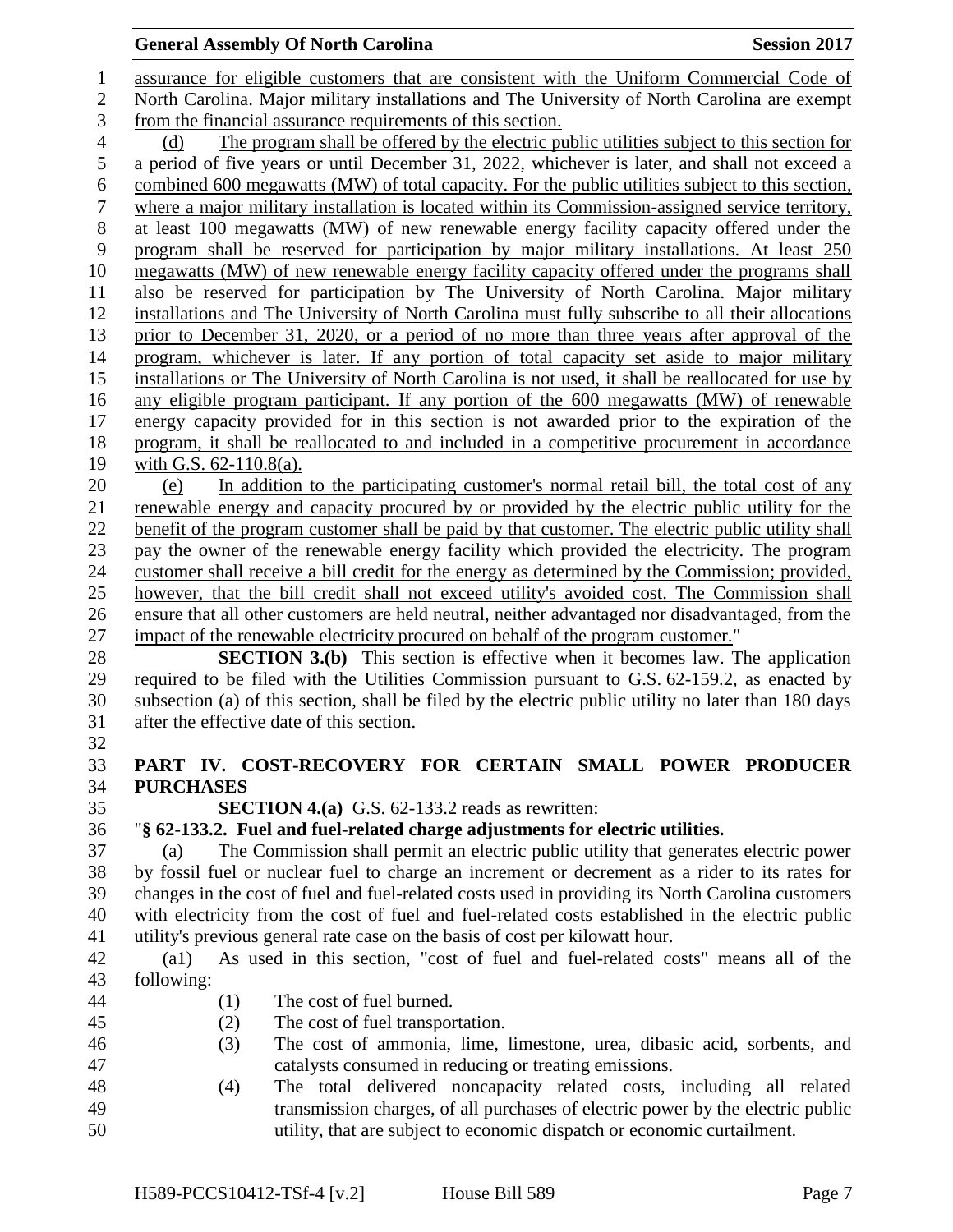|      | <b>General Assembly Of North Carolina</b>                                                                                                                                                                                                                                                                                                                               | <b>Session 2017</b> |
|------|-------------------------------------------------------------------------------------------------------------------------------------------------------------------------------------------------------------------------------------------------------------------------------------------------------------------------------------------------------------------------|---------------------|
| (5)  | The capacity costs associated with all purchases of electric power from<br>qualifying cogeneration facilities and qualifying small power production<br>facilities, as defined in 16 U.S.C. § 796, that are subject to economic<br>dispatch by the electric public utility.                                                                                              |                     |
| (6)  | Except for those costs recovered pursuant to G.S. 62-133.8(h), the total<br>delivered costs of all purchases of power from renewable energy facilities<br>and new renewable energy facilities pursuant to G.S. 62-133.8 or to comply<br>with any federal mandate that is similar to the requirements of subsections<br>(b), (c), (d), (e), and (f) of G.S. $62-133.8$ . |                     |
| (7)  | The fuel cost component of other purchased power.                                                                                                                                                                                                                                                                                                                       |                     |
| (8)  | Cost of fuel and fuel-related costs shall be adjusted for any net gains or<br>losses resulting from any sales by the electric public utility of fuel and other<br>fuel-related costs components.                                                                                                                                                                        |                     |
| (9)  | Cost of fuel and fuel-related costs shall be adjusted for any net gains or<br>losses resulting from any sales by the electric public utility of by-products<br>produced in the generation process to the extent the costs of the inputs                                                                                                                                 |                     |
| (10) | leading to that by-product are costs of fuel or fuel-related costs.<br>The total delivered costs, including capacity and noncapacity costs,<br>associated with all purchases of electric power from qualifying cogeneration                                                                                                                                             |                     |
|      | facilities and qualifying small power production facilities, as defined in 16<br>U.S.C. $\frac{8}{9}$ 796, that are not subject to economic dispatch or economic<br>curtailment by the electric public utility and not otherwise recovered under<br>subdivision (6) of this subsection.                                                                                 |                     |
| (11) | All nonadministrative costs related to the renewable energy procurement<br>pursuant to G.S. 62-159.2 not recovered from the program participants.                                                                                                                                                                                                                       |                     |
| (a2) | For those costs identified in subdivisions (4), (5), and $(6)(6)$ , (10), and (11) of<br>subsection (a1) of this section, the annual increase in the aggregate amount of these costs that                                                                                                                                                                               |                     |
|      | are recoverable by an electric public utility pursuant to this section shall not exceed two percent                                                                                                                                                                                                                                                                     |                     |
|      | $(2%)$ -two and one-half percent $(2.5%)$ of the electric public utility's total North Carolina retail                                                                                                                                                                                                                                                                  |                     |
|      | jurisdictional gross revenues for the preceding calendar year. The costs described in                                                                                                                                                                                                                                                                                   |                     |
|      | subdivisions (4), (5), and $(6)(6)$ , (10), and (11) of subsection (a1) of this section shall be                                                                                                                                                                                                                                                                        |                     |
|      | recoverable from each class of customers as a separate component of the rider as follows:                                                                                                                                                                                                                                                                               |                     |
| (1)  | For the <u>noncapacity</u> costs described in subdivision $(4)$ subdivisions $(4)$ , $(10)$ ,<br>and $(11)$ of subsection $(a1)$ of this section, the specific component for each                                                                                                                                                                                       |                     |
|      | class of customers shall be determined by allocating these costs among                                                                                                                                                                                                                                                                                                  |                     |
|      | customer classes based on the electric public utility's North Carolina energy<br>usage for the prior year, method used in the electric public utility's most                                                                                                                                                                                                            |                     |
|      | recently filed fuel proceeding commenced on or before January 1, 2017, as                                                                                                                                                                                                                                                                                               |                     |
|      | determined by the Commission, until the Commission determines how these                                                                                                                                                                                                                                                                                                 |                     |
|      | costs shall be allocated in a general rate case for the electric public utility                                                                                                                                                                                                                                                                                         |                     |
|      | commenced on or after January 1, 2008.2017.                                                                                                                                                                                                                                                                                                                             |                     |
| (2)  | For the capacity costs described in subdivisions $(5)$ and $(6)$ $(5)$ , $(6)$ , $(10)$ , and                                                                                                                                                                                                                                                                           |                     |
|      | $(11)$ of subsection (a1) of this section, the specific component for each class                                                                                                                                                                                                                                                                                        |                     |
|      | of customers shall be determined by allocating these costs among customer<br>classes based on the electric public utility's North Carolina peak demand for                                                                                                                                                                                                              |                     |
|      | the prior year, method used in the electric public utility's most recently filed                                                                                                                                                                                                                                                                                        |                     |
|      | <u>fuel proceeding commenced on or before January 1, 2017</u> , as determined by                                                                                                                                                                                                                                                                                        |                     |
|      | the Commission, until the Commission determines how these costs shall be                                                                                                                                                                                                                                                                                                |                     |
|      | allocated in a general rate case for the electric public utility commenced on                                                                                                                                                                                                                                                                                           |                     |
|      | or after January 1, 2008.2017.                                                                                                                                                                                                                                                                                                                                          |                     |
| 11   |                                                                                                                                                                                                                                                                                                                                                                         |                     |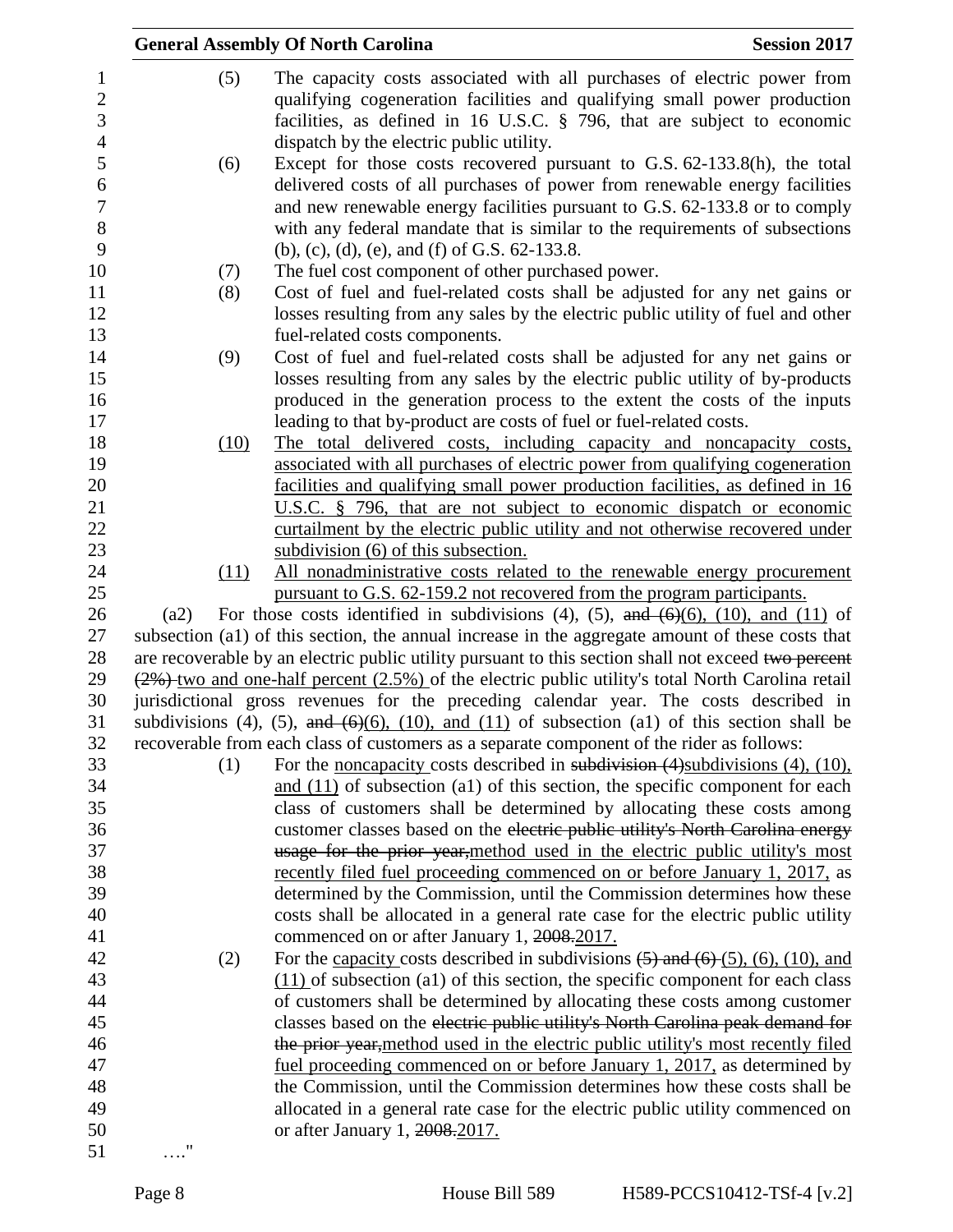| <b>General Assembly Of North Carolina</b>                            | <b>Session 2017</b>                                                                                |
|----------------------------------------------------------------------|----------------------------------------------------------------------------------------------------|
| <b>SECTION 4.(b)</b> This section is effective when it becomes law.  |                                                                                                    |
| PART V. AMEND COST CAPS FOR REPS COMPLIANCE                          |                                                                                                    |
| <b>SECTION 5.1.(a)</b> G.S. $62-133.8(h)(4)$ reads as rewritten:     |                                                                                                    |
| "(4)                                                                 | An electric power supplier shall be allowed to recover the incremental costs                       |
|                                                                      | incurred to comply with the requirements of subsections $(b)$ , $(c)$ , $(d)$ , $(e)$ , and        |
|                                                                      | (f) of this section and fund research as provided in subdivision (1) of this                       |
|                                                                      | subsection through an annual rider not to exceed the following per-account                         |
| annual charges:                                                      |                                                                                                    |
|                                                                      | 2015 and                                                                                           |
| <b>Customer Class</b>                                                | thereafter<br>2008-2011<br>2012-2014                                                               |
| Residential per account                                              | \$10.00<br>\$12.00<br>\$34.00\$27.00                                                               |
| Commercial per account                                               | \$50.00<br>\$150.00<br>\$150.00                                                                    |
| Industrial per account                                               | \$500.00<br>\$1,000.00<br>\$1,000.00"                                                              |
|                                                                      | <b>SECTION 5.1.(b)</b> This section becomes effective July 1, 2017, and applies to                 |
| cost-recovery proceedings initiated on or after that date.           |                                                                                                    |
| <b>COST-RECOVERY HOLD HARMLESS</b>                                   |                                                                                                    |
|                                                                      | SECTION 5.2. All reasonable and prudent incremental costs incurred by an                           |
|                                                                      | electric power supplier prior to July 1, 2017, to comply with any requirement repealed or          |
|                                                                      | amended by this act may be recovered as provided in G.S. 62-133.8(h), as amended by this act.      |
|                                                                      | For the purposes of cost-recovery under this act, reasonable and prudent incremental costs shall   |
| include all of the following:                                        |                                                                                                    |
| (1)                                                                  | Costs under purchase contracts for renewable energy entered into prior to                          |
|                                                                      | July 1, 2017, for the purpose of complying with the renewable energy                               |
|                                                                      | portfolio standards requirements amended by this act.                                              |
| (2)                                                                  | The costs of renewable energy facilities built or acquired by a public utility                     |
|                                                                      | for which a certificate of public convenience and necessity has been issued                        |
| by the Commission prior to July 1, 2017.                             |                                                                                                    |
| PART VI. DISTRIBUTED RESOURCES ACCESS ACT                            |                                                                                                    |
|                                                                      | <b>SECTION 6.(a)</b> Chapter 62 of the General Statutes is amended by adding a new                 |
| Article to read:                                                     |                                                                                                    |
|                                                                      | "Article 6B.                                                                                       |
|                                                                      | "Distributed Resources Access Act.                                                                 |
| "§ 62-126.1. Title.                                                  |                                                                                                    |
| This Article may be cited as the "Distributed Resources Access Act." |                                                                                                    |
| "§ 62-126.2. Declaration of policy.                                  |                                                                                                    |
|                                                                      | The General Assembly of North Carolina finds that as a matter of public policy it is in the        |
|                                                                      | interest of the State to encourage the leasing of solar energy facilities for retail customers and |
|                                                                      | subscription to shared community solar energy facilities. The General Assembly further finds       |
|                                                                      | and declares that in encouraging the leasing of and subscription to solar energy facilities        |
| utilities' customers that do not participate in such arrangements.   | pursuant to this act, cross-subsidization should be avoided by holding harmless electric public    |
| "§ 62-126.3. Definitions.                                            |                                                                                                    |
| For purposes of this Article, the following definitions apply:       |                                                                                                    |
| <u>(1)</u>                                                           | Affiliate. – Any entity directly or indirectly controlling or controlled by or                     |
|                                                                      | under direct or indirect common control with an electric power supplier.                           |
| (2)                                                                  | Commission. - The North Carolina Utilities Commission.                                             |
| (3)                                                                  | Community solar energy facility. $- A$ solar energy facility whose output is                       |
| shared through subscriptions.                                        |                                                                                                    |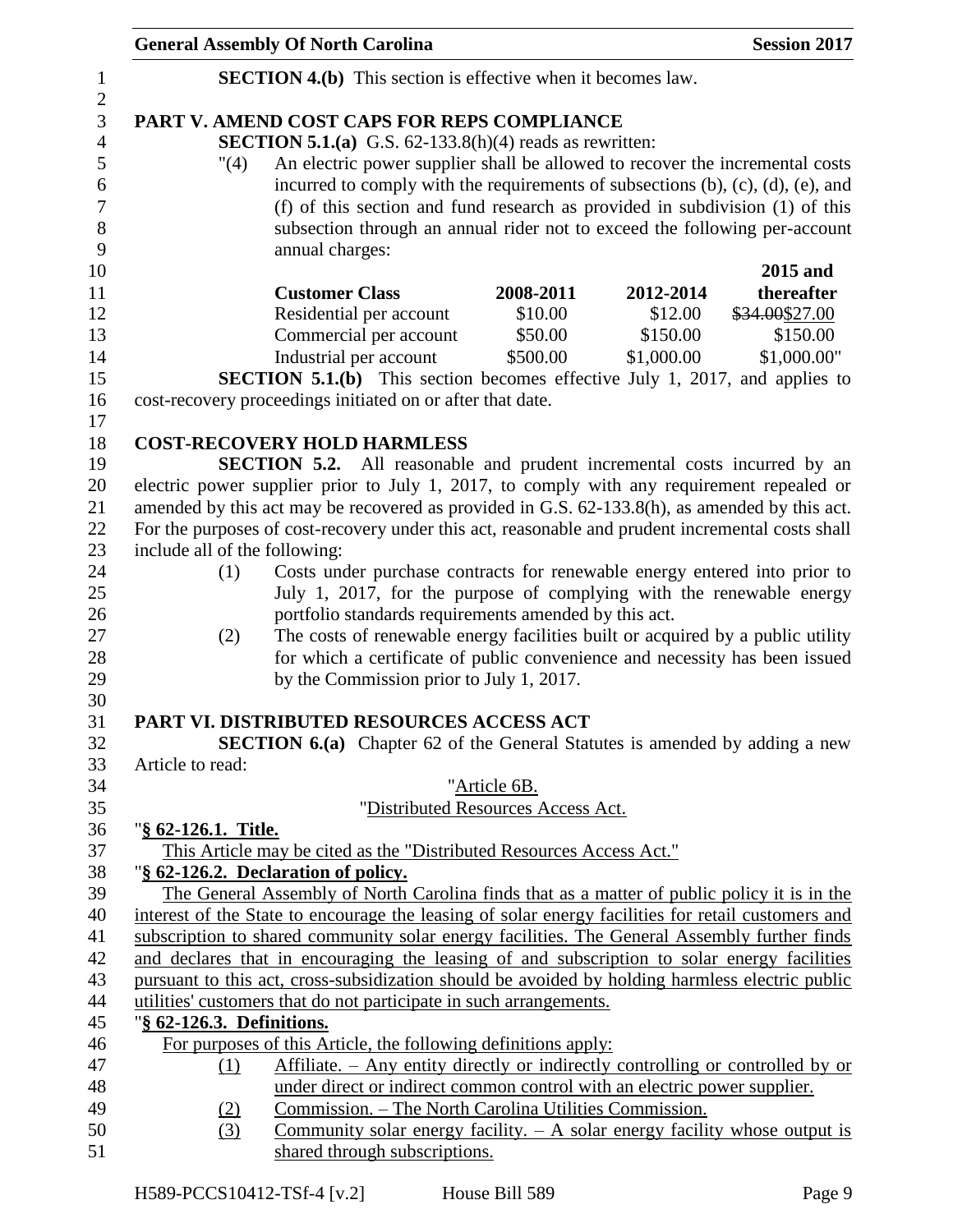|                  | <b>General Assembly Of North Carolina</b>                                                        | <b>Session 2017</b> |
|------------------|--------------------------------------------------------------------------------------------------|---------------------|
| $\left(4\right)$ | Customer generator lessee. $- A$ lessee of a solar energy facility.                              |                     |
| (5)              | Electric generator lessor. – The owner of solar energy facility that leases the                  |                     |
|                  | facility to a customer generator lessee, including any agents who act on                         |                     |
|                  | behalf of the electric generator lessor. For purposes of this Article, an                        |                     |
|                  | electric generator lessor shall not be considered a public utility under                         |                     |
|                  | G.S. $62-3(23)$ .                                                                                |                     |
| <u>(6)</u>       | Electric power supplier. $-$ A public utility, an electric membership                            |                     |
|                  | corporation, or a municipality that sells electric power to retail electric                      |                     |
|                  | customers in the State.                                                                          |                     |
| <u>(7)</u>       | Electric public utility. $-$ A public utility as defined by G.S. 62-3(23) that                   |                     |
|                  | sells electric power to retail electric customers in the State.                                  |                     |
| (8)              | Maximum annual peak demand. – The maximum single hour of electric                                |                     |
|                  | demand actually occurring or estimated to occur at a premises.                                   |                     |
| (9)              | Net metering. – To use electrical metering equipment to measure the                              |                     |
|                  | difference between the electrical energy supplied to a retail electric customer                  |                     |
|                  | by an electric power supplier and the electrical energy supplied by the retail                   |                     |
|                  | electric customer to the electric power supplier over the applicable billing                     |                     |
|                  | period.                                                                                          |                     |
| (10)             | <u>Offering utility. – Any electric public utility as defined in G.S. <math>62-3(23)</math></u>  |                     |
|                  | serving at least 150,000 North Carolina retail jurisdictional customers as of                    |                     |
|                  | January 1, 2017. The term shall not include any other electric public utility,                   |                     |
|                  | electric membership corporation, or municipal electric supplier authorized to                    |                     |
|                  | provide retail electric service within the State. An offering utility's                          |                     |
|                  | participation in this Article as an electric generator lessor shall not otherwise                |                     |
|                  | alter its status as a public utility with respect to any other provision of this                 |                     |
|                  | Chapter. An offering utility's participation in this Article shall be regulated                  |                     |
|                  | pursuant to the provisions of this Article.                                                      |                     |
| (11)             | Person. – The same meaning as provided by G.S. $62-3(21)$ .                                      |                     |
| (12)             | <u>Premises. – The building, structure, farm, or facility to which electricity is</u>            |                     |
|                  | being or is to be furnished. Two or more buildings, structures, farms, or                        |                     |
|                  | facilities that are located on one tract or contiguous tracts of land and that are               |                     |
|                  | utilized by one electric customer for commercial, industrial, institutional, or                  |                     |
|                  | governmental purposes shall constitute one "premises," unless the electric                       |                     |
|                  | service to the building, structures, farms, or facilities are separately metered                 |                     |
|                  | and charged.                                                                                     |                     |
| (13)             | Property. – The tract of land on which the premises is located, together with                    |                     |
|                  | all the adjacent contiguous tracts of land utilized by the same retail electric                  |                     |
|                  | customer.                                                                                        |                     |
| (14)             | <u>Solar energy facility. <math>-</math> A electric generating facility leased to a customer</u> |                     |
|                  | generator lessee that meets the following requirements:                                          |                     |
|                  | Generates electricity from a solar photovoltaic system and related<br><u>a.</u>                  |                     |
|                  | equipment that uses solar energy to generate electricity.                                        |                     |
|                  | Is limited to a capacity of (i) not more than the lesser of $1,000$<br><u>b.</u>                 |                     |
|                  | kilowatts (kW) or one hundred percent $(100\%)$ of contract demand if                            |                     |
|                  | a nonresidential customer or (ii) not more than 20 kilowatts (kW) or                             |                     |
|                  | one hundred percent (100%) of estimated electrical demand if a                                   |                     |
|                  | residential customer.                                                                            |                     |
|                  | Is located on a premises owned, operated, leased, or otherwise<br>$\underline{c}$ .              |                     |
|                  | controlled by the customer generator lessee that is also the premises                            |                     |
|                  | served by the solar energy facility.                                                             |                     |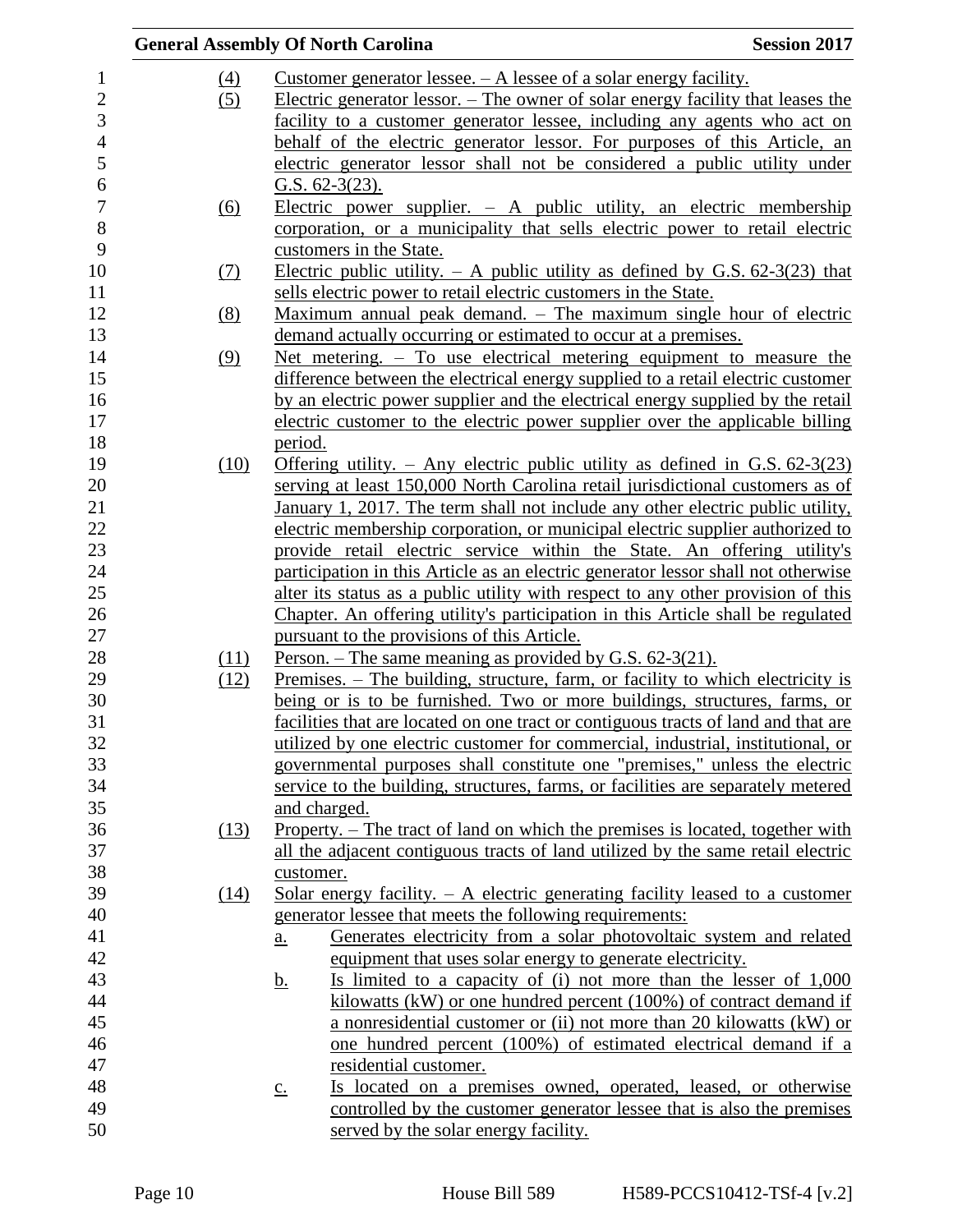|       |            |           | <b>General Assembly Of North Carolina</b>                                                   | <b>Session 2017</b>                                                                                 |
|-------|------------|-----------|---------------------------------------------------------------------------------------------|-----------------------------------------------------------------------------------------------------|
|       |            | <u>d.</u> |                                                                                             | Is interconnected and operates in parallel phase and synchronization                                |
|       |            |           |                                                                                             | with an offering utility authorized by the Commission to provide                                    |
|       |            |           |                                                                                             | retail electric service to the premises and has been approved for                                   |
|       |            |           | interconnection and parallel operation by that public utility.                              |                                                                                                     |
|       |            | <u>e.</u> |                                                                                             | Is intended only to offset no more than one hundred percent (100%)                                  |
|       |            |           |                                                                                             | of the customer generator lessee's own retail electrical energy                                     |
|       |            |           | consumption at the premises.                                                                |                                                                                                     |
|       |            | <u>f.</u> |                                                                                             | Meets all applicable safety, performance, interconnection, and                                      |
|       |            |           |                                                                                             | reliability standards established by the Commission, the public                                     |
|       |            |           |                                                                                             | utility, the National Electrical Code, the National Electrical Safety                               |
|       |            |           | Code,                                                                                       | the Institute of Electrical and Electronics Engineers,                                              |
|       |            |           |                                                                                             | Underwriters Laboratories, the Federal Energy Regulatory                                            |
|       |            |           | Commission, and any local governing authorities.                                            |                                                                                                     |
|       | (15)       |           |                                                                                             | Subscription. $-$ A contract between a subscriber and the owner of a                                |
|       |            |           |                                                                                             | community solar energy facility that allows a subscriber to receive a bill                          |
|       |            |           |                                                                                             | credit for the electricity generated by a community solar energy facility in                        |
|       |            |           | proportion to the electricity generated.                                                    |                                                                                                     |
|       |            |           | "§ 62-126.4. Commission to establish net metering rates.                                    |                                                                                                     |
| (a)   |            |           |                                                                                             | Each electric public utility shall file for Commission approval revised net metering                |
|       |            |           |                                                                                             | rates for electric customers that (i) own a renewable energy facility for that person's own         |
|       |            |           | primary use or (ii) are customer generator lessees.                                         |                                                                                                     |
| (b)   |            |           |                                                                                             | The rates shall be nondiscriminatory and established only after an investigation of                 |
|       |            |           |                                                                                             | the costs and benefits of customer-sited generation. The Commission shall establish net             |
|       |            |           |                                                                                             | metering rates under all tariff designs that ensure that the net metering retail customer pays its  |
|       |            |           | full fixed cost of service. Such rates may include fixed monthly energy and demand charges. |                                                                                                     |
| (c)   |            |           |                                                                                             | Until the rates have been approved by the Commission as required by this section,                   |
|       |            |           |                                                                                             | the rate shall be the applicable net metering rate in place at the time the facility interconnects. |
|       |            |           |                                                                                             | Retail customers that own and install an on-site renewable energy facility and interconnect to      |
|       |            |           |                                                                                             | the grid prior to the date the Commission approves new metering rates may elect to continue         |
|       |            |           |                                                                                             | net metering under the net metering rate in effect at the time of interconnection until January 1,  |
| 2027. |            |           |                                                                                             |                                                                                                     |
|       |            |           | "§ 62-126.5. Scope of leasing program in offering utilities' service areas.                 |                                                                                                     |
| (a)   |            |           |                                                                                             | An offering utility and its affiliates may be deemed to be electric generator lessors               |
|       |            |           |                                                                                             | and may offer leases to solar energy facilities only within the offering utility's own assigned     |
|       |            |           |                                                                                             | service area or, in the case of an affiliate, the service area assigned to an affiliated offering   |
|       |            |           |                                                                                             | utility. The costs an offering public utility incurs in marketing, installing, owning, or           |
|       |            |           |                                                                                             | maintaining leases through its own leasing programs as a lessor shall not be recovered from         |
|       |            |           |                                                                                             | other nonparticipating utility customers through rates, and the Commission shall not have any       |
|       |            |           |                                                                                             | jurisdiction over the financial terms of such leases. An offering utility, and the customer         |
|       |            |           |                                                                                             | generator lessees that lease facilities from it, may participate on an equal basis with other       |
|       |            |           |                                                                                             | lessors and lessees and in any approved incentive program offered by the utility to its             |
|       | customers. |           |                                                                                             |                                                                                                     |
| (b)   |            |           |                                                                                             | An electric generator lessor that owns a solar energy facility within the assigned                  |
|       |            |           |                                                                                             | service area of an offering utility and that is located on a premises owned or leased by a          |
|       |            |           |                                                                                             | customer generator lessee shall be permitted to lease such facility exclusively to a customer       |
|       |            |           |                                                                                             | generator lessee under a lease, provided that the electric generator lessor complies with the       |
|       |            |           |                                                                                             | terms, conditions, and restrictions set forth within this section and holds a valid certificate     |
|       |            |           |                                                                                             | issued by the Commission pursuant to G.S. 62-126.7. An electric generator lessor shall not be       |
|       |            |           |                                                                                             | considered a "public utility" under G.S. $62-3(23)$ if the solar energy facility is only made       |
|       |            |           |                                                                                             | available to a customer generator lessee under a lease that conforms to the requirements of         |
|       |            |           |                                                                                             | G.S. 62-126.6 for the customer generator lessee's use on its premises where the solar energy        |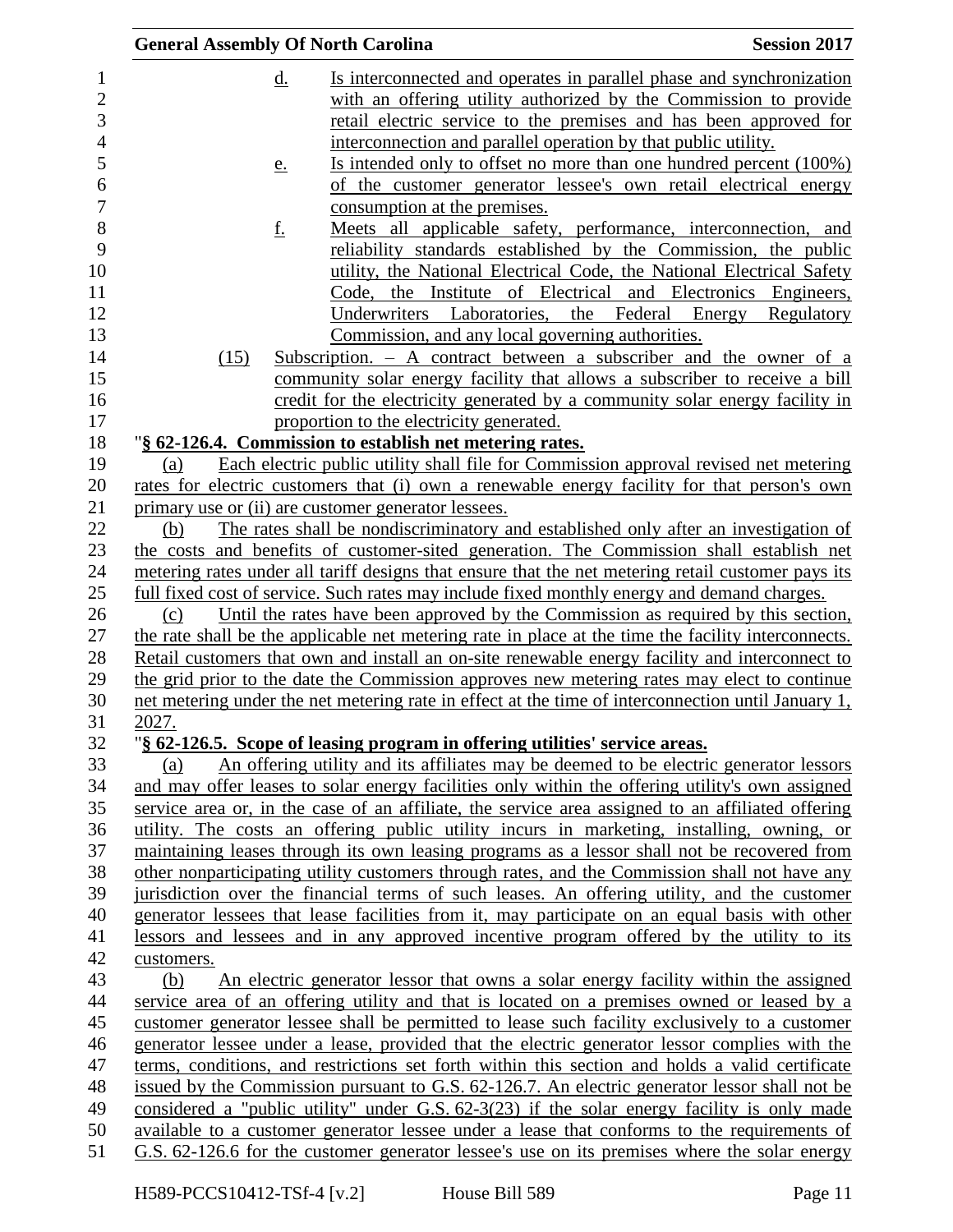| $\mathbf{1}$     |                                  | facility is located to serve the electric energy requirements of that particular premises, including |
|------------------|----------------------------------|------------------------------------------------------------------------------------------------------|
| $\overline{2}$   |                                  | to enable the customer generator lessee to obtain a credit for the electricity generated under an    |
| 3                |                                  | applicable net metering tariff or to engage in the sale of excess energy from the solar energy       |
| $\overline{4}$   | facility to an offering utility. |                                                                                                      |
| 5                | (c)                              | Any lease of a solar energy facility not entered into pursuant to this section is                    |
| 6                |                                  | prohibited and any electric generator lessor that enters into a lease outside of an offering         |
| $\boldsymbol{7}$ |                                  | utility's program implemented pursuant to this section or otherwise enters into a contract or        |
| 8                |                                  | agreement where payments are based upon the electric output of a solar energy facility shall be      |
| 9                |                                  | considered a "public utility" under G.S. 62-3(23) and be in violation of the franchised service      |
| 10               |                                  | rights of the offering utility or any other electric power supplier authorized to provide retail     |
| 11               |                                  | electric service in the State. This section does not authorize the sale of electricity from solar    |
| 12               |                                  | energy facilities directly to any customer of an offering utility or other electric power supplier   |
| 13               |                                  | by the owner of a solar energy facility. The electrical output from any solar energy facility        |
| 14               |                                  | leased pursuant to this program shall be the sole and exclusive property of the customer             |
| 15               | generator lessee.                |                                                                                                      |
| 16               | (d)                              |                                                                                                      |
| 17               |                                  | The total installed capacity of all solar energy facilities on an offering utility's                 |
|                  |                                  | system that are leased pursuant to this section shall not exceed one percent $(1\%)$ of the previous |
| 18               |                                  | five-year average of the North Carolina retail contribution to the offering utility's coincident     |
| 19               |                                  | retail peak demand. The offering utility may refuse to interconnect customers that would result      |
| 20               |                                  | in this limitation being exceeded. Each offering utility shall establish a program for new           |
| 21               |                                  | installations of leased equipment to permit the reservation of capacity by customer generator        |
| 22               |                                  | lessees, whether participating in a public utility or nonutility lessor's leasing program, on its    |
| 23               |                                  | system, including provisions to prevent or discourage abuse of such programs. Such programs          |
| 24               |                                  | must provide that only prospective individual customer generator lessees may apply for,              |
| 25               |                                  | receive, and hold reservations to participate in the offering utility's leasing program. Each        |
| 26               |                                  | reservation shall be for a single customer premises only and may not be sold, exchanged,             |
| 27               |                                  | traded, or assigned except as part of the sale of the underlying premises.                           |
| 28               | (e)                              | To comply with the terms of this section, each customer generator lessor's solar                     |
| 29               |                                  | energy facility shall serve only one premises and shall not serve multiple customer generator        |
| 30               |                                  | lessees or multiple premises. The customer generator lessee must enroll in the applicable rate       |
| 31               |                                  | schedule made available by the interconnecting offering utility, subject to the participation        |
| 32               |                                  | limitations set forth in subsection (a) of this section.                                             |
| 33               |                                  | "§ 62-126.6. Electric customer generator leasing requirements; disclosures; records.                 |
| 34               | (a)                              | A lease agreement offered by an electric generator lessor must meet the following                    |
| 35               | requirements:                    |                                                                                                      |
| 36               | (1)                              | Be signed and dated by the retail electric customer. Any agreement that                              |
| 37               |                                  | contains blank spaces when signed by the retail electric customer is voidable                        |
| 38               |                                  | at the option of the retail electric customer until the solar energy facility is                     |
| 39               |                                  | installed.                                                                                           |
| 40               | (2)                              | Be in at least 12-point type.                                                                        |
| 41               | (3)                              | Include a provision granting the retail electric customer the right to rescind                       |
| 42               |                                  | the agreement for a period of not less than three business days after the                            |
| 43               |                                  | agreement is signed by the retail electric customer.                                                 |
| 44               | $\left(4\right)$                 | Provide a description of the solar energy facility, including the make and                           |
| 45               |                                  | model of the solar energy facility's major components, and a guarantee                               |
| 46               |                                  | concerning energy production output that the solar energy facility will                              |
| 47               |                                  | provide over the expected life of the agreement.                                                     |
| 48               | <u>(5)</u>                       | Separately set forth the following items, as applicable:                                             |
| 49               |                                  | The total cost to the retail electric customer under the lease<br><u>a.</u>                          |
| 50               |                                  | agreement for the solar energy facility over the life of the agreement.                              |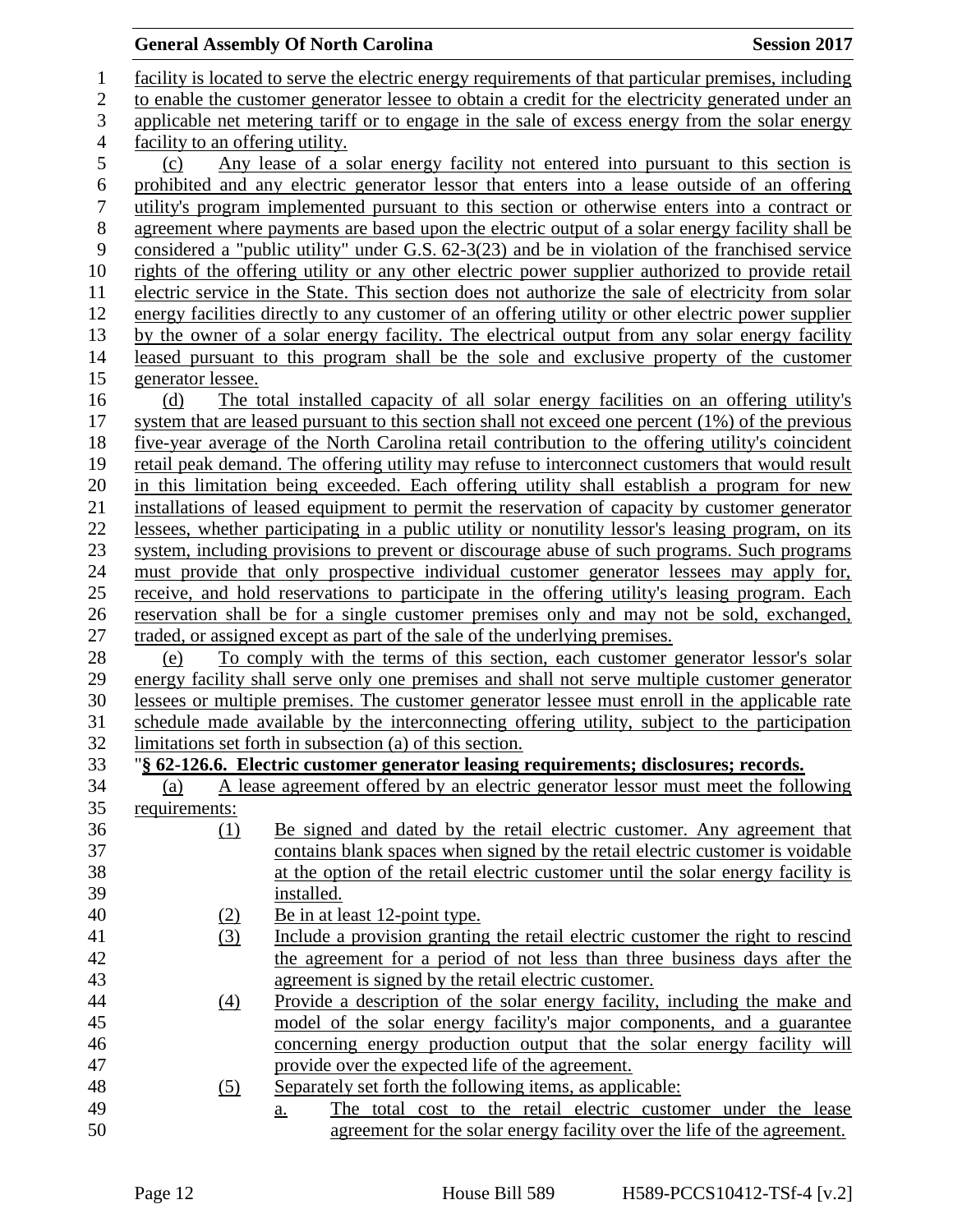|            | <b>General Assembly Of North Carolina</b>                                                      | <b>Session 2017</b> |
|------------|------------------------------------------------------------------------------------------------|---------------------|
|            | <u>b.</u><br>Any interest, installation fees, document preparation fees, service               |                     |
|            | fees, or other costs to be paid by the retail electric customer.                               |                     |
|            | The total number of payments, including the interest, the payment<br>$\underline{c}$ .         |                     |
|            | frequency, the estimated amount of the payment expressed in dollars,                           |                     |
|            | and the payment due date over the leased term.                                                 |                     |
| (6)        | Identify any State or federal tax incentives that are included in the                          |                     |
|            | calculation of lease payments.                                                                 |                     |
| <u>(7)</u> | Disclose whether the warranty or maintenance obligations related to the                        |                     |
|            | solar energy facility may be sold or transferred to a third party.                             |                     |
| (8)        | Include a disclosure, the receipt of which shall be separately acknowledged                    |                     |
|            | by the retail electric customer, if a transfer of the lease agreement is subject               |                     |
|            | to any restrictions pursuant to the agreement on the retail electric customer's                |                     |
|            | ability to modify or transfer ownership of a solar energy facility, including                  |                     |
|            | whether any modification or transfer is subject to review or approval by a                     |                     |
|            | third party. If the modification or transfer of the solar energy facility is                   |                     |
|            | subject to review or approval by a third party, the agreement must identify                    |                     |
|            | the name, address, and telephone number of, and provide for updating any                       |                     |
|            | change in, the entity responsible for approving the modification or transfer.                  |                     |
| (9)        | Include a disclosure, the receipt of which shall be separately acknowledged                    |                     |
|            | by the retail electric customer, if a modification or transfer of ownership of                 |                     |
|            | the real property to which the solar energy facility is or will be affixed is                  |                     |
|            | subject to any restrictions pursuant to the agreement on the retail electric                   |                     |
|            | customer's ability to modify or transfer ownership of the real property to                     |                     |
|            | which the solar energy facility is installed or affixed, including whether any                 |                     |
|            | modification or transfer is subject to review or approval by a third party. If                 |                     |
|            | the modification or transfer of the real property to which the solar energy                    |                     |
|            | facility is affixed or installed is subject to review or approval by a third                   |                     |
|            | party, the agreement must identify the name, address, and telephone number                     |                     |
|            | of, and provide for updating any change in, the entity responsible for                         |                     |
|            | approving the modification or transfer.                                                        |                     |
| (10)       | Provide a full and accurate summary of the total costs under the agreement                     |                     |
|            | for maintaining and operating the solar energy facility over the life of the                   |                     |
|            | solar energy facility, including financing, maintenance, and construction                      |                     |
|            | costs related to the solar energy facility.                                                    |                     |
| (11)       | If the agreement contains an estimate of the retail electric customer's future                 |                     |
|            | utility charges based on projected utility rates after the installation of a solar             |                     |
|            | energy facility, provide an estimate of the retail electric customer's estimated               |                     |
|            | utility charges during the same period as impacted by potential utility rate                   |                     |
|            | changes ranging from at least a five percent (5%) annual decrease to at least                  |                     |
|            | a five percent (5%) annual increase from current utility costs. The                            |                     |
|            | comparative estimates must be calculated based on the same utility rates.                      |                     |
| (12)       | Include a disclosure, the receipt of which shall be separately acknowledged                    |                     |
|            | by the retail electric customer that states: "Utility rates and utility rate                   |                     |
|            | structures are subject to change. These changes cannot be accurately                           |                     |
|            | predicted and projected savings from your solar energy facility are therefore                  |                     |
|            | subject to change. Tax incentives are subject to change or termination by                      |                     |
|            | executive, legislative, or regulatory action."                                                 |                     |
| (b)        | Before the maintenance or warranty obligations of a solar energy facility under an             |                     |
|            | existing lease agreement are transferred, the person who is currently obligated to maintain or |                     |
|            | warrant the solar energy facility must disclose the name, address, and telephone number of the |                     |
|            | person who will be assuming the maintenance or warranty of the solar energy facility.          |                     |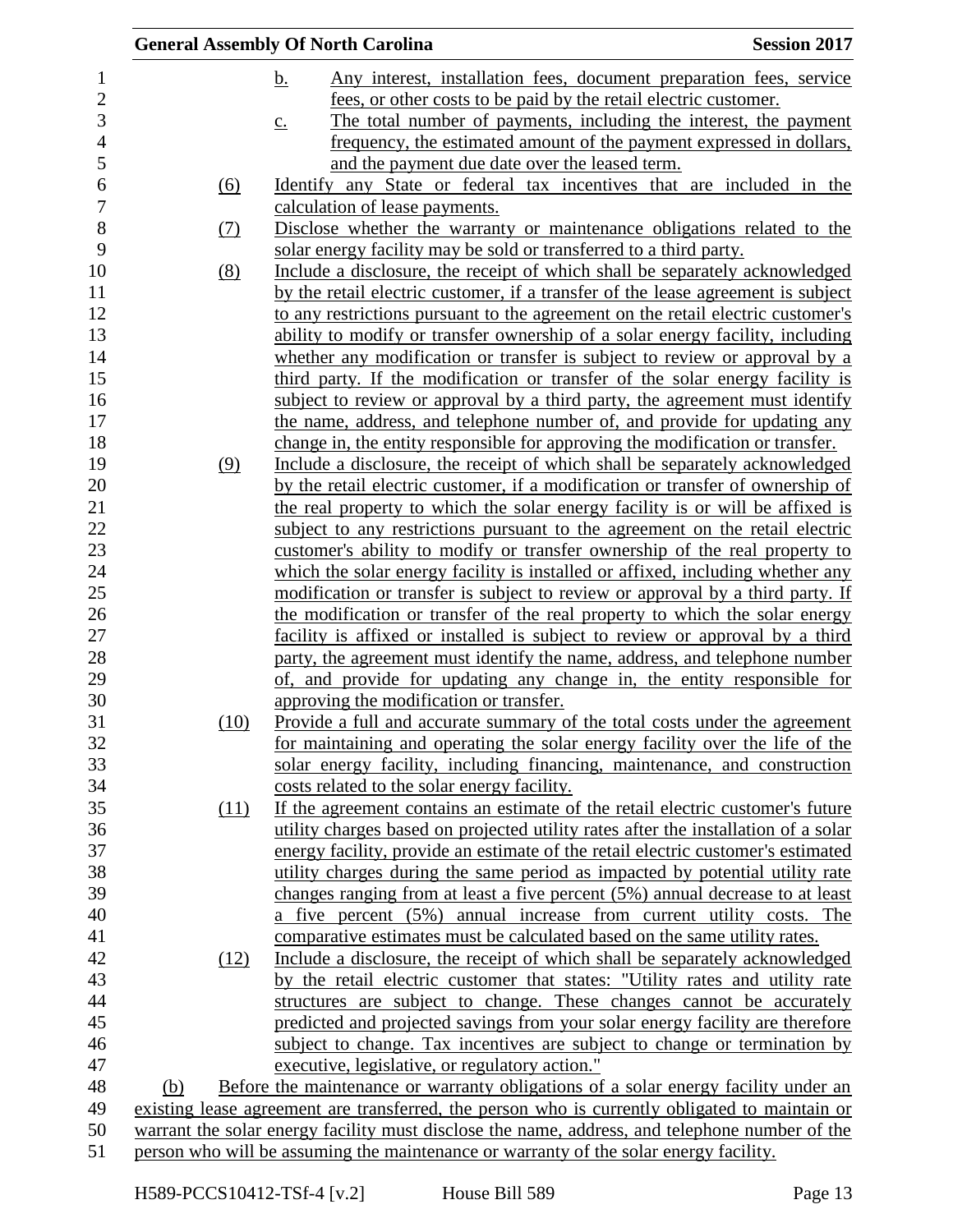### **General Assembly Of North Carolina Session 2017**  (c) If the electric generator lessor's marketing materials contain an estimate of the retail electric customer's future utility charges based on projected utility rates after the installation of a solar energy facility, the marketing materials must contain an estimate of the retail electric customer's estimated utility charges during the same period as impacted by potential utility rate changes ranging from at least a five percent (5%) annual decrease to at least a five percent (5%) 6 annual increase from current utility costs.<br>7 <sup>"§</sup> 62-126.7. Commission authority over "**§ 62-126.7. Commission authority over electric generator lessors.** (a) No person shall engage in the leasing of a solar energy facility without having applied for and obtained a certificate authorizing those operations from the Commission. The application for a certificate of authority to engage in business as an electric generator lessor shall be made in a form prescribed by the Commission and accompanied by the fee required pursuant to G.S. 62-300(a)(16). (b) In acting upon the application for a certificate of authority to engage in business as an electric generator lessor, the Commission shall take into account the State's interest in encouraging the leasing of solar electric generation facilities and avoidance of cross-subsidization as declared by the policy objectives of this Article as provided in G.S. 62-126.2, as well as the policy of the State, as provided in G.S. 62-2(a). The Commission shall issue a certificate of authority to engage in business as an electric generator lessor if the Commission finds that the applicant is fit, willing, and able to conduct that business in accordance with the provisions of this Article. The certificate shall be effective from the date issued unless otherwise specified therein and shall remain in effect until terminated under the terms thereof, or until suspended or revoked as herein provided. (c) As a condition for issuance and continuation of a certificate of authority for an electric generator lessor, the applicant shall certify to the Commission all of the following: (1) The applicant will register with the Commission each solar energy facility that the applicant leases to a customer generator lessee. (2) That each lease of a solar energy facility that the applicant offers or accepts will comply with the provisions of this Article. (3) The applicant will consent to the auditing of its books and records by the Public Staff insofar as those records relate to transactions with an offering utility or a customer generator lessee that is located in the State. (4) That the applicant will conduct its business in substantial compliance with all federal and State laws, regulations, and rules for the protection of the environment and conservation of natural resources, the provision of electric service, and the protection of consumers. (d) Upon the request of an electric public utility, an electric membership corporation, the Public Staff, a customer generator lessee, or person having an interest in the electric generator lessor's conduct of its business, the Commission may review the certificate to determine whether the electric generator lessor is conducting business in compliance with this Article. After notice to the electric generator lessor, the Commission may suspend the certificate and enter upon a hearing to determine whether the certificate should be revoked. After the hearing, and for good cause shown, the Commission may, in its discretion, reinstate a suspended certificate, continue a suspension of a certificate, or revoke a certificate. (e) It shall be a violation of law punishable by a civil penalty of not more than ten thousand dollars (\$10,000) per occurrence for any person to either directly or indirectly do any of the following: (1) Solicit business as a lessor of solar energy facilities without a valid certificate issued under this section or otherwise in violation of the terms of this Article. (2) Engage in any unfair or deceptive practice in the leasing of solar energy facilities or otherwise violate the requirements of G.S. 62-126.6.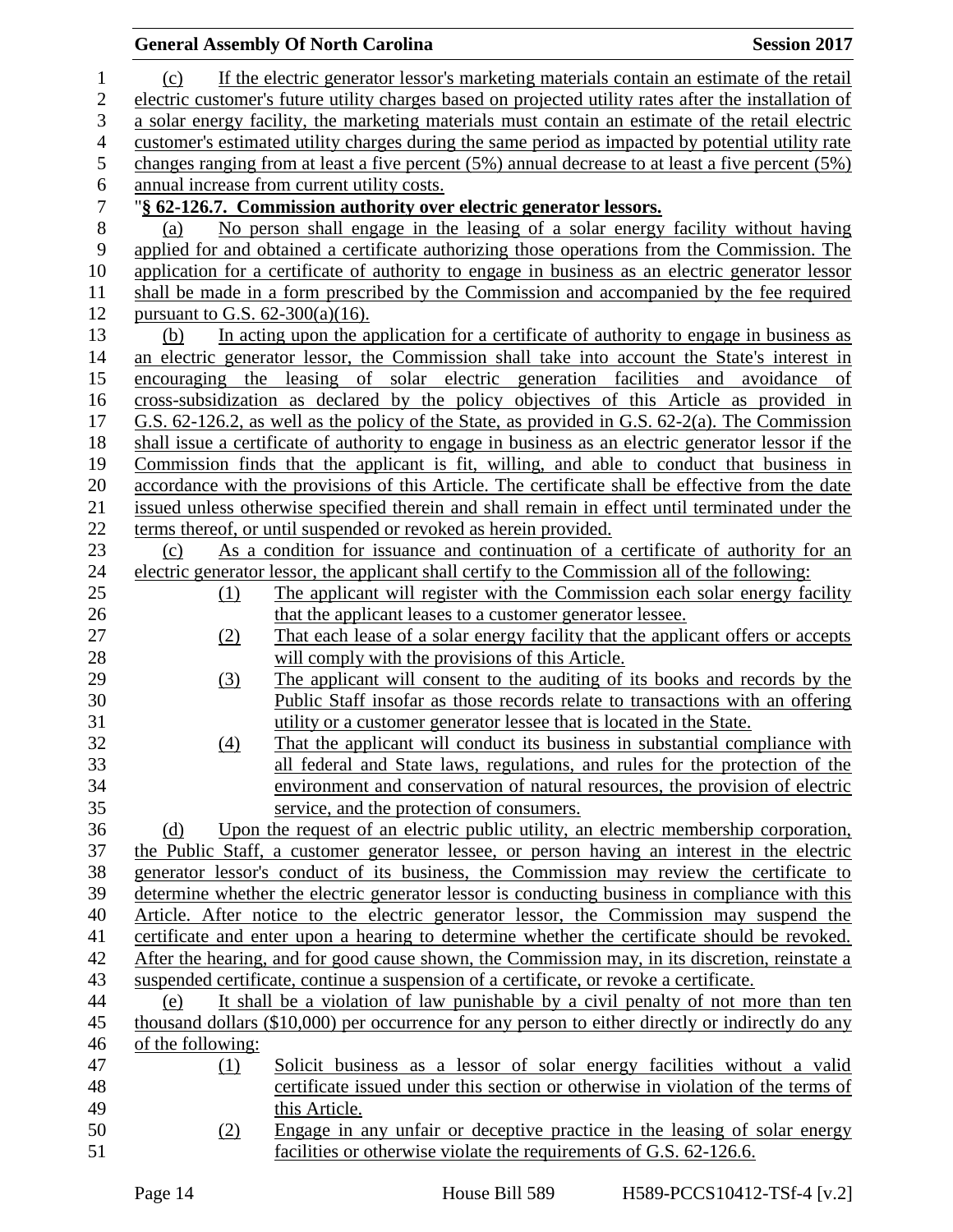|                |                               | <b>General Assembly Of North Carolina</b>                                                                                                           | <b>Session 2017</b> |
|----------------|-------------------------------|-----------------------------------------------------------------------------------------------------------------------------------------------------|---------------------|
| $\mathbf{1}$   | (3)                           | Operate in violation of the terms of the certificate issued by this Article.                                                                        |                     |
| $\overline{c}$ |                               | "§ 62-126.8. Community solar energy facilities.                                                                                                     |                     |
| 3              | (a)                           | Each offering utility shall file a plan with the Commission to offer a community                                                                    |                     |
| $\overline{4}$ |                               | solar energy facility program for participation by its retail customers. The community solar                                                        |                     |
| 5              |                               | energy facility program shall be designed so that each community solar energy facility offsets                                                      |                     |
| 6              |                               | the energy use of not less than five subscribers and no single subscriber has more than a forty                                                     |                     |
| $\tau$         |                               | percent (40%) interest. The offering utility shall make its community solar energy facility                                                         |                     |
| $8\,$          |                               | program available on a first-come, first-served basis until the total nameplate generating                                                          |                     |
| 9              |                               | capacity of those facilities equals 20 megawatts (MW).                                                                                              |                     |
| 10             | (b)                           | A community solar energy facility shall have a nameplate capacity of no more than                                                                   |                     |
| 11             |                               | five megawatts (MW). Each subscription shall be sized to represent at least 200 watts (W) of                                                        |                     |
| 12             |                               | the community solar energy facility's generating capacity and to supply no more than one                                                            |                     |
| 13             |                               | hundred percent (100%) of the maximum annual peak demand of electricity of each subscriber                                                          |                     |
| 14             | at the subscriber's premises. |                                                                                                                                                     |                     |
| 15             | (c)                           | A community solar energy facility must be located in the service territory of the                                                                   |                     |
| 16             |                               | offering utility filing the plan. Subscribers shall be located in the State of North Carolina and                                                   |                     |
| 17             |                               | the same county or a county contiguous to where the facility is located. The electric public                                                        |                     |
| 18             |                               | utility may file a request for Commission approval for an exemption from the location                                                               |                     |
| 19             |                               | requirement of this subsection and the Commission may approve the request for a facility                                                            |                     |
| 20             |                               | located up to 75 miles from the county of the subscribers, if the Commission deems the                                                              |                     |
| 21<br>22       | (d)                           | exemption to be in the public interest.<br>The offering utility shall credit the subscribers to its community solar energy facility                 |                     |
| 23             |                               | for all subscribed shares of energy generated by the facility at the avoided cost rate.                                                             |                     |
| 24             | (e)                           | The Commission may approve, disapprove, or modify a community solar energy                                                                          |                     |
| 25             |                               | facility program. The program shall meet all of the following requirements:                                                                         |                     |
| 26             | (1)                           | Establish uniform standards and processes for the community solar energy                                                                            |                     |
| 27             |                               | facilities that allow the electric public utility to recover reasonable                                                                             |                     |
| 28             |                               | interconnection costs, administrative costs, fixed costs, and variable costs                                                                        |                     |
| 29             |                               | associated with each community solar energy facility, including purchase                                                                            |                     |
| 30             |                               | expenses if a power purchase agreement is elected as the method of energy                                                                           |                     |
| 31             |                               | procurement by the offering utility.                                                                                                                |                     |
| 32             | (2)                           | Be consistent with the public interest.                                                                                                             |                     |
| 33             | (3)                           | <u>Identify</u> the information that must be provided to potential subscribers to                                                                   |                     |
| 34             |                               | ensure fair disclosure of future costs and benefits of subscriptions.                                                                               |                     |
| 35             | (4)                           | Include a program implementation schedule.                                                                                                          |                     |
| 36             | (5)                           | Identify all proposed rules and charges.                                                                                                            |                     |
| 37             | (6)                           | Describe how the program will be promoted.                                                                                                          |                     |
| 38             | (7)                           | Hold harmless customers of the electric public utility who do not subscribe                                                                         |                     |
| 39             |                               | to a community solar energy facility.                                                                                                               |                     |
| 40             | (8)                           | Allow subscribers to have the option to own the renewable energy                                                                                    |                     |
| 41<br>42       |                               | certificates produced by the community solar energy facility.                                                                                       |                     |
| 43             | (a)                           | "§ 62-126.9. Scope of leasing program by municipalities.<br>A municipality that sells electric power to retail customers in the State may elect, by |                     |
| 44             |                               | action of its governing council or commission, to be deemed to be an electric generator lessor                                                      |                     |
| 45             |                               | and may offer leases to solar energy facilities located within the municipality's service territory.                                                |                     |
| 46             |                               | The costs a municipality incurs in marketing, installing, owning, or maintaining leases through                                                     |                     |
| 47             |                               | its own leasing programs as a lessor shall not be recovered from other nonparticipating                                                             |                     |
| 48             |                               | municipality retail customers through rates.                                                                                                        |                     |
| 49             | (b)                           | Provided the municipality has elected to offer a leasing program, an electric                                                                       |                     |
| 50             |                               | generator lessor that owns a solar energy facility within a municipality's service territory and                                                    |                     |
| 51             |                               | that is located on a premises owned or leased by a customer generator lessee shall be permitted                                                     |                     |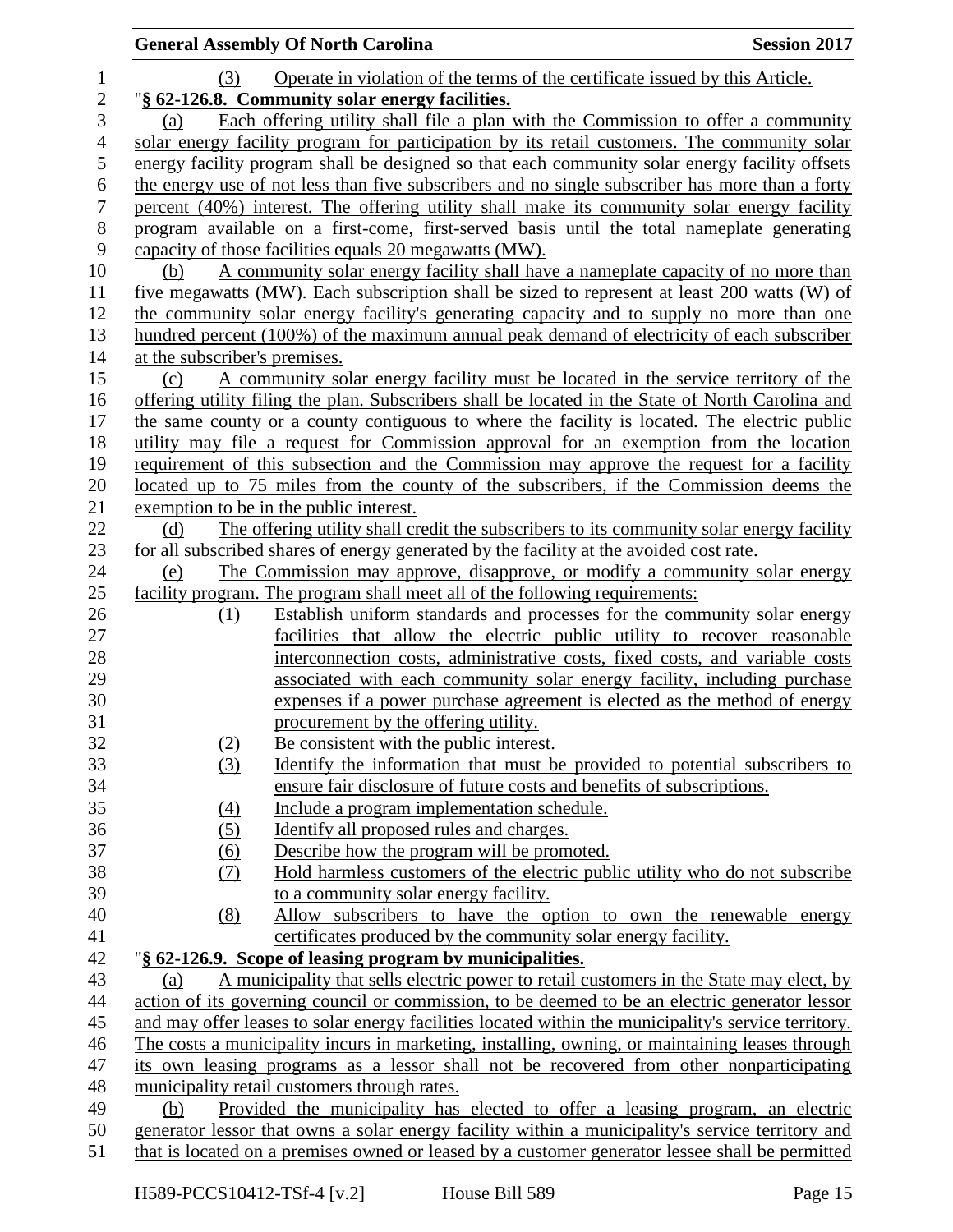| 1              | to lease such facility exclusively to a customer generator lessee pursuant to a lease under terms                                          |
|----------------|--------------------------------------------------------------------------------------------------------------------------------------------|
| $\mathbf{2}$   | and conditions approved by the municipality and holds a valid certificate issued by the                                                    |
| 3              | Commission pursuant to G.S. 62-126.7. Notwithstanding this subsection, a municipality acting                                               |
| $\overline{4}$ | as an electric generator lessor shall not be required to comply with G.S. 62-126.7.                                                        |
| 5              | An electric generator lessor, including a municipality acting as an electric generator<br>(c)                                              |
| 6              | lessor, shall not be considered a "public utility" under G.S. $62-3(23)$ if the solar energy                                               |
| $\tau$         | facilities are only made available to a customer generator lessee under a lease that conforms to                                           |
| $8\,$          | the requirements of G.S. 62-126.6 for the customer generator lessee's use of the customer                                                  |
| $\mathbf{9}$   |                                                                                                                                            |
| 10             | generator lessee's premises where the solar energy facility is located to serve the electric energy                                        |
| 11             | requirements of that particular premises, including to enable the customer generator lessee to                                             |
|                | obtain a credit under an applicable net metering tariff or to engage in the sale of excess energy                                          |
| 12             | from the solar energy facility to the municipality; provided, however, that the provisions of                                              |
| 13             | G.S. 62-126.4 shall not apply to a municipality or other electric generator lessor that offers                                             |
| 14             | leases to solar energy facilities located within the municipality's service territory pursuant to                                          |
| 15             | this section. Any net metering tariffs adopted by such municipality shall be adopted by its                                                |
| 16             | governing council or commission in accordance with the rate-setting procedures set forth in                                                |
| 17             | Article 16 of Chapter 160A of the General Statutes.                                                                                        |
| 18             | Any lease of a solar energy facility in a municipal electric service area not entered<br>(d)                                               |
| 19             | into pursuant to this section is prohibited. This section does not authorize the sale of electricity                                       |
| 20             | from solar energy facilities directly to any customer of a municipality by the owner of a solar                                            |
| 21             | energy facility. The electrical output from any eligible renewable electric generation facility                                            |
| 22             | leased pursuant to this section shall be the sole and exclusive property of the customer                                                   |
| 23             | generator lessee.                                                                                                                          |
| 24             | Each eligible solar energy facility shall serve only one premises and shall not serve<br>(e)                                               |
| 25             | multiple customer generator lessees or multiple premises. The customer generator lessee must                                               |
| 26             | enroll in the applicable rate schedule made available by the municipality, subject to the                                                  |
| 27             | participation limitations set forth in subsection (a) of this section.                                                                     |
| 28             | "§ 62-126.10. Rules.                                                                                                                       |
| 29<br>30       | The Commission shall adopt rules to implement the provisions of this Article."<br><b>SECTION 6.(b)</b> G.S. $62-3(23)$ reads as rewritten: |
| 31             | "§ 62-3. Definitions.                                                                                                                      |
| 32             | As used in this Chapter, unless the context otherwise requires, the term:                                                                  |
| 33             |                                                                                                                                            |
| 34             | (23)<br>"Public utility" means a person, whether organized under the laws of                                                               |
| 35             | a.<br>this State or under the laws of any other state or country, now or                                                                   |
| 36             | hereafter owning or operating in this State equipment or facilities for:                                                                   |
| 37             | Producing, generating, transmitting, delivering or furnishing<br>1.                                                                        |
| 38             | electricity, piped gas, steam or any other like agency for the                                                                             |
| 39             | production of light, heat or power to or for the public for                                                                                |
| 40             | compensation; provided, however, that the term "public                                                                                     |
| 41             | utility" shall not include persons who construct or operate an                                                                             |
| 42             | electric generating facility, the primary purpose of which                                                                                 |
| 43             | facility is for such either for (i) a person's own use and not for                                                                         |
| 44             | the primary purpose of producing electricity, heat, or steam                                                                               |
| 45             | for sale to or for the public for compensation; compensation or                                                                            |
| 46             | (ii) a person who constructs or operates an eligible solar                                                                                 |
| 47             | energy facility on the site of a customer's property and leases                                                                            |
| 48             | such facility to that customer, as provided by and subject to                                                                              |
| 49             | the limitations of Article 6B of this Chapter;                                                                                             |
| 50             | 11                                                                                                                                         |
| 51             | <b>SECTION 6.(c)</b> G.S. $62-110.1(g)$ reads as rewritten:                                                                                |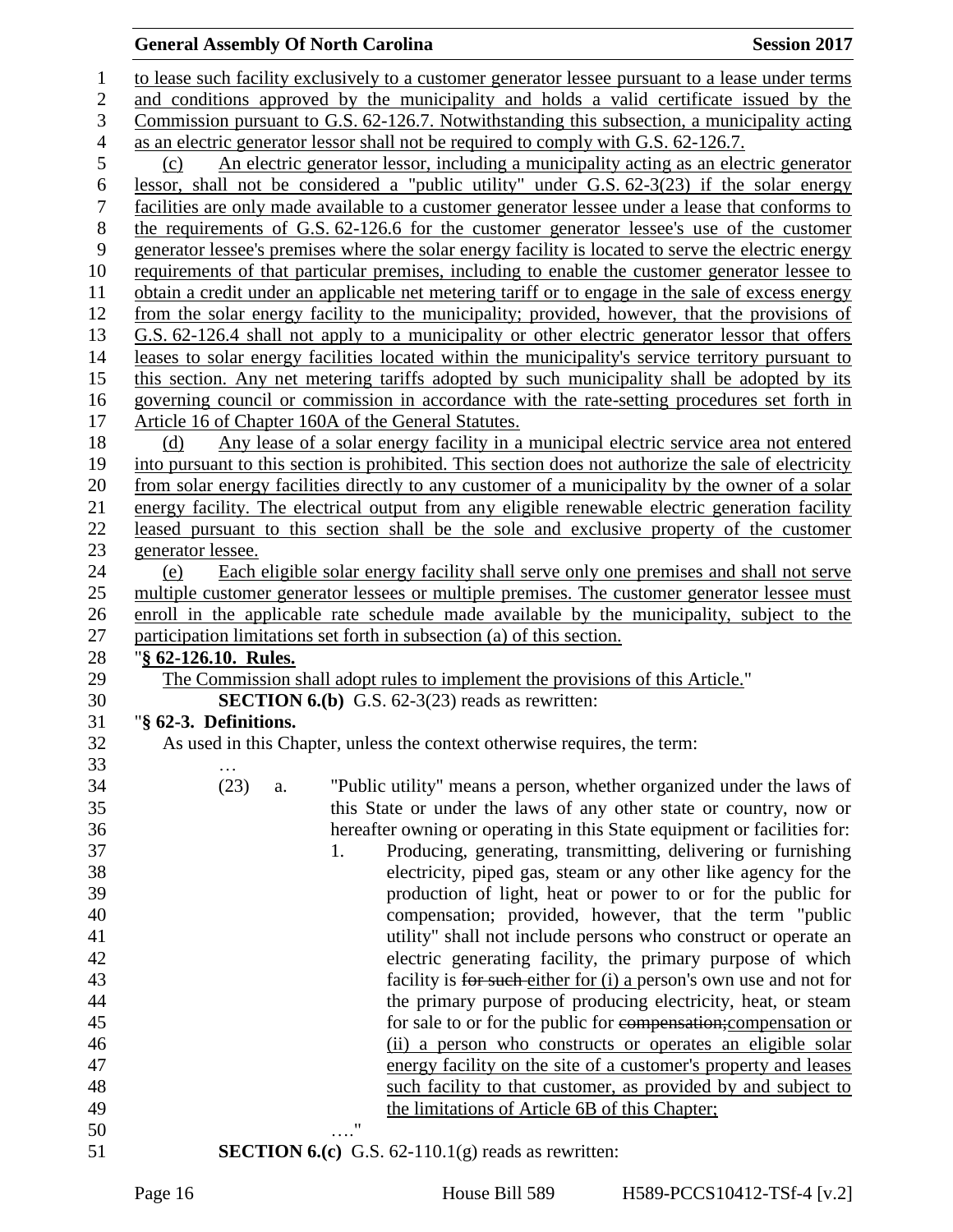"(g) The certification requirements of this section shall not apply to (i) a nonutility-owned generating facility fueled by renewable energy resources under two megawatts in capacity orcapacity; (ii) to persons who construct an electric generating facility primarily for that person's own use and not for the primary purpose of producing electricity, heat, or steam for sale to or for the public for compensation; provided, however, that such persons shall, nevertheless, be required to report to the Utilities Commission the proposed construction of such a facility before beginning construction thereof.or (iii) a solar energy facility or a community solar energy facility, as provided by and subject to the limitations of Article 6B of this Chapter. However, such persons shall be required to report the proposed construction of the facility and the completion of the facility to the Commission and the interconnecting public utility. Such reports shall be for informational purposes only and shall not require action by the Commission or the Public Staff."

 **SECTION 6.(d)** This section is effective when it becomes law. The plan required to be filed with the Utilities Commission pursuant to G.S. 62-126.8(a), as enacted by subsection (a) of this section, shall be filed by the electric public utility no later than 180 days after the effective date of this section. 

## **PART VII. EXPEDITED REVIEW OF INTERCONNECTION OF SWINE AND POULTRY WASTE**

**SECTION 7.** G.S. 62-133.8(i)(4) reads as rewritten:

 "(4) Establish standards for interconnection of renewable energy facilities and 22 other nonutility-owned generation with a generation capacity of 10 megawatts or less to an electric public utility's distribution system; provided, however, that the Commission shall adopt, if appropriate, federal interconnection standards. The standards adopted pursuant to this subdivision shall include an expedited review process for swine and poultry waste to energy projects of two megawatts (MW) or less and other measures necessary and appropriate to achieve the objectives of subsections (e) and (f) of this section."

#### 

### **PART VIII. SOLAR REBATE PROGRAM**

**SECTION 8.(a)** G.S. 62-155 is amended by adding a new subsection to read:

 "(f) Each electric public utility serving more than 150,000 North Carolina retail jurisdictional customers as of January 1, 2017, shall file with the Commission an application requesting approval of a program offering reasonable incentives to residential and nonresidential customers for the installation of small customer owned or leased solar energy facilities participating in a public utility's net metering tariff, where the incentive shall be limited to 10 kilowatts alternating current (kW AC) for residential solar installations and 100 kilowatts alternating current (kW AC) for nonresidential solar installations. Each public utility required to offer the incentive program pursuant to this subsection shall be authorized to recover all reasonable and prudent costs of incentives provided to customers and program administrative costs by amortizing the total program incentives distributed during a calendar year and administrative costs over a 20-year period, including a return component adjusted for income taxes at the utility's overall weighted average cost of capital established in its most recent general rate case, which shall be included in the costs recoverable by the public utility pursuant to G.S. 62-133.8(h). Nothing in this section shall prevent the reasonable and prudent costs of a utility's programs to incentivize customer investment in or leasing of solar energy facilities, including an approved incentive, from being reflected in a utility's rates to be recovered through the annual rider established pursuant to G.S. 62-133.8(h). The program incentive established by each public utility subject to this section shall meet all of the following requirements: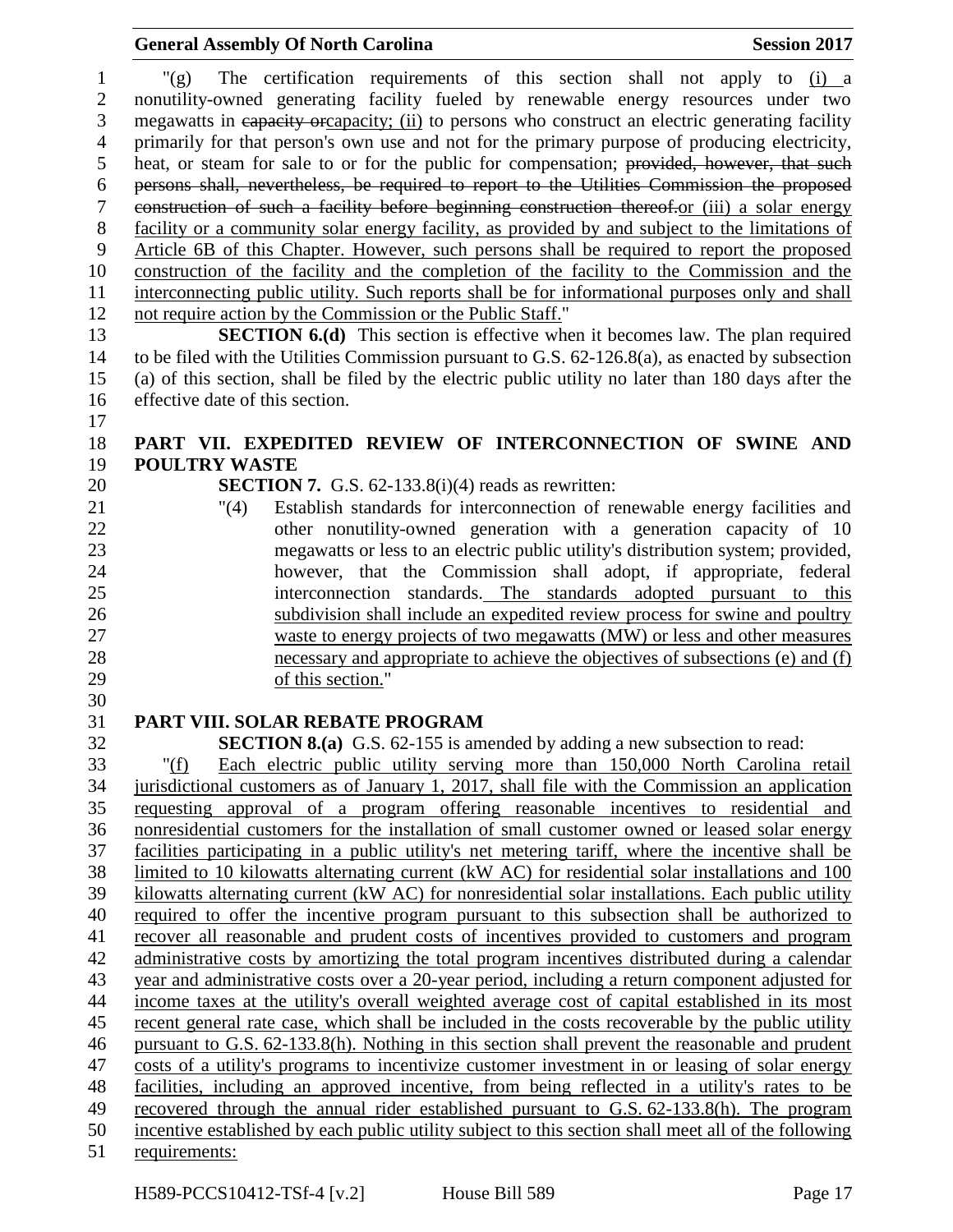|                               | <b>General Assembly Of North Carolina</b>                                                                                                          | <b>Session 2017</b>                                                |
|-------------------------------|----------------------------------------------------------------------------------------------------------------------------------------------------|--------------------------------------------------------------------|
| (1)                           | Shall be limited to 10,000 kilowatts (kW) of installed capacity annually                                                                           |                                                                    |
|                               | starting in January 1, 2018, and continuing until December 31, 2022, and                                                                           |                                                                    |
|                               | shall provide incentives to participating customers based upon the installed                                                                       |                                                                    |
|                               | alternating current nameplate capacity of the generators.                                                                                          |                                                                    |
| (2)                           | Nonresidential installations will also be limited to 5,000 kilowatts (kW) in                                                                       |                                                                    |
|                               | aggregate for each of the years of the program.                                                                                                    |                                                                    |
| (3)                           | Two thousand five hundred kilowatts (kW) of the capacity for nonresidential                                                                        |                                                                    |
|                               | installations shall be set aside for use by nonprofit organizations; 50                                                                            |                                                                    |
|                               | kilowatts (kW) of the set aside shall be allocated to the NC Greenpower                                                                            |                                                                    |
|                               | Solar Schools Pilot or a similar program. Any set-aside rebates that are not                                                                       |                                                                    |
|                               | used by December 31, 2022, shall be reallocated for use by any customer                                                                            |                                                                    |
|                               | who otherwise qualifies. For purposes of this section, "nonprofit                                                                                  |                                                                    |
|                               | organization" means an organization or association recognized by the                                                                               |                                                                    |
|                               | Department of Revenue as tax exempt pursuant to G.S. $105-130.11(a)$ , or                                                                          |                                                                    |
| (4)                           | any bona fide branch, chapter, or affiliate of that organization.<br>If in any year a portion of the incentives goes unsubscribed, the utility may |                                                                    |
|                               | roll excess incentives over into a subsequent year's allocation."                                                                                  |                                                                    |
|                               | <b>SECTION 8.(b)</b> G.S. $62-133.8(h)(1)$ is amended by adding a new sub-subdivision                                                              |                                                                    |
| to read:                      |                                                                                                                                                    |                                                                    |
|                               | "d.                                                                                                                                                | Provide incentives to customers, including program costs, incurred |
|                               | pursuant to G.S. $62-155(f)$ ."                                                                                                                    |                                                                    |
|                               | <b>SECTION 8.(c)</b> This section is effective when it becomes law. The application                                                                |                                                                    |
|                               | required to be filed with the Utilities Commission pursuant to G.S. 62-155(f), as enacted by                                                       |                                                                    |
|                               | subsection (a) of this section, shall be filed by the electric public utility no later than 180 days                                               |                                                                    |
|                               | after the effective date of this section.                                                                                                          |                                                                    |
|                               |                                                                                                                                                    |                                                                    |
|                               | PART IX. DEMAND-SIDE MANAGEMENT FOR STATE-OWNED FACILITIES                                                                                         |                                                                    |
| <b>PILOT PROJECT</b>          | <b>SECTION 9.</b> Article 17 of Chapter 62 of the General Statutes is amended by                                                                   |                                                                    |
| adding a new section to read: |                                                                                                                                                    |                                                                    |
|                               | "§ 62-351. Demand-side management policy; pilot project.                                                                                           |                                                                    |
| (a)                           | Declaration of Policy. $-$ It is the policy of the State for government-owned facilities                                                           |                                                                    |
|                               | that have backup or emergency generators that meet the criteria of utility demand-side                                                             |                                                                    |
|                               | management programs or rates to enroll in such programs or rates to the extent those programs                                                      |                                                                    |
|                               | or rates are available without diminishing the purpose or use of the facility having the backup                                                    |                                                                    |
| or emergency generator.       |                                                                                                                                                    |                                                                    |
| (b)                           | Department of Public Safety Pilot Program. – By no later than January 1, 2018, the                                                                 |                                                                    |
|                               | Department of Public Safety shall designate a backup or emergency generator to enroll in the                                                       |                                                                    |
|                               | demand-side management program or rate available that would allow electricity load to be                                                           |                                                                    |
|                               | shifted to its generator in response to utility-administered programs.                                                                             |                                                                    |
| (c)                           | Report. - The Department of Public Safety shall report to the Joint Legislative                                                                    |                                                                    |
|                               | Commission on Energy Policy by January 31 of each year on the status of the designated                                                             |                                                                    |
|                               | backup or emergency generator and whether it is enrolled in the utility demand-side response                                                       |                                                                    |
| program or rate.              |                                                                                                                                                    |                                                                    |
| (d)                           | <u>Sunset. – The pilot program and report required</u> by subsections (b) and (c) of this                                                          |                                                                    |
|                               | section shall expire on January 1, 2020."                                                                                                          |                                                                    |
|                               | <b>PART X. UPDATE UTILITIES COMMISSION CHARGES AND FEES</b>                                                                                        |                                                                    |
|                               | <b>SECTION 10.(a)</b> G.S. 62-133.8 is amended by adding a new subsection to read:                                                                 |                                                                    |
| " $(l)$                       | The owner, including an electric power supplier, of each renewable energy facility                                                                 |                                                                    |
|                               | or new renewable energy facility, whether or not required to obtain a certificate of public                                                        |                                                                    |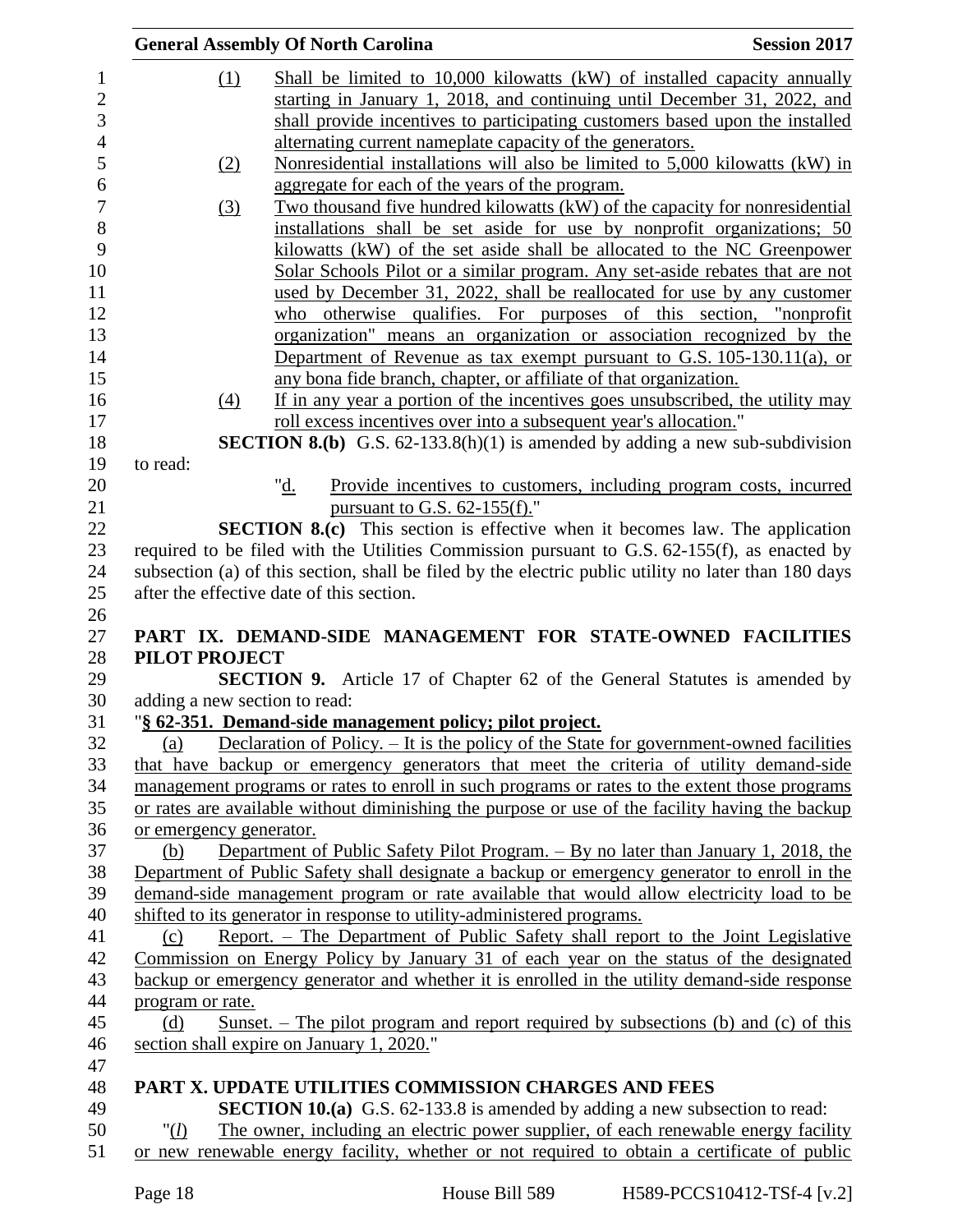## **General Assembly Of North Carolina Session 2017**  convenience and necessity pursuant to G.S. 62-110.1, that intends for renewable energy certificates it earns to be eligible for use by an electric power supplier to comply with G.S. 62-133.8 shall register the facility with the Commission. Such an owner shall file a registration statement in the form prescribed by the Commission and remit to the Commission 5 the fee required pursuant to G.S.  $62-300(a)(16)$ ." **SECTION 10.(b)** G.S. 62-300(a) is amended by adding two new subdivisions to read: read: "(16) Two hundred fifty dollars (\$250.00) with each application for a certificate of authority to engage in business as an electric generator lessor filed pursuant to G.S. 62-126.7 or each registration statement for a renewable energy facility or new renewable energy facility filed pursuant to G.S. 62-133.8(*l*). (17) Fifty dollars (\$50.00) for each report of proposed construction filed by the owner of an electric generating facility that is exempt from the certification 14 requirements of G.S. 62-110.1(a)." **PART XI. UTILITIES COMMISSION/PUBLIC STAFF POSITIONS SECTION 11.** If House Bill 589 of the 2017 Regular Session becomes law, then the North Carolina Utilities Commission and the Public Staff of the Utilities Commission are each authorized to create two positions funded from receipts of the Commission in order to meet requirements imposed by that act. **PART XII. ENERGY STORAGE STUDY SECTION 12.** The North Carolina Policy Collaboratory (Collaboratory) at the University of North Carolina at Chapel Hill shall conduct a study on energy storage technology. The study shall address how energy storage technologies may or may not provide value to North Carolina consumers based on factors that may include capital investment, value to the electric grid, net utility savings, net job creation, impact on consumer rates and service quality, or any other factors related to deploying one or more of these technologies. The study shall also address the feasibility of energy storage in North Carolina, including services energy storage can provide that are not being performed currently, the economic potential or impact of energy storage deployment in North Carolina, and the identification of existing policies and recommended policy changes that may be considered to address a statewide coordinated energy storage policy. The Collaboratory shall provide the results of this study no later than December 1, 2018, to the Energy Policy Council and the Joint Legislative Commission on Energy Policy. **PART XIII. MORATORIUM ON ISSUANCE OF PERMITS FOR WIND ENERGY FACILITIES SECTION 13.(a)** Definitions. – The definitions set forth in Article 21C of Chapter 143 of the General Statutes apply throughout this act. **SECTION 13.(b)** Moratorium Established. – There is hereby established a moratorium on the issuance of permits for wind energy facilities and wind energy facility expansions in this State. The purpose of this moratorium is to allow the General Assembly ample time to study the extent and scope of military operations in the State as directed in subsection (d) of this section and to consider the impact of future wind energy facilities and energy infrastructure on military operations, training, and readiness. Neither the Department of

 Environmental Quality nor the Coastal Resources Commission shall issue a permit for a wind energy facility or wind energy facility expansion for the period beginning January 1, 2017, and ending on December 31, 2018.

 **SECTION 13.(c)** Exception. – The moratorium established by subsection (b) of this section shall not prohibit the consideration of an application or the issuance of a permit for a wind energy facility or wind energy facility expansion for either of the following: